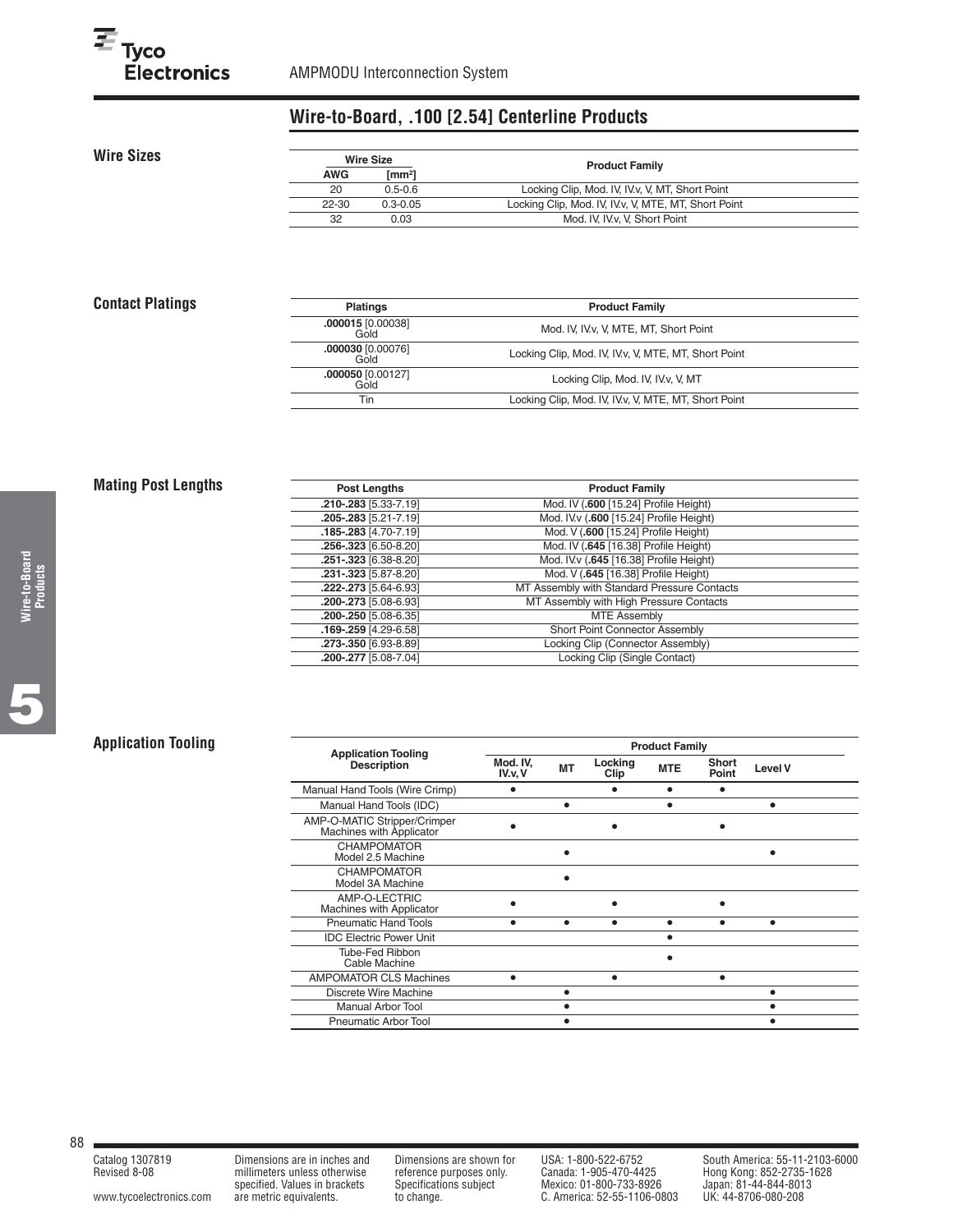| <b>Problem or Concern</b>                                                                                                         | <b>Tyco Electronics'</b><br><b>Potential Solution</b>                                                                                                                                                 | <b>Single-Row</b><br><b>Vertical Headers</b><br>and Receptacles<br>(Page Ref.) | Single-Row<br><b>Right-Angle Headers,</b><br><b>Horizontal Receptacles</b><br>(Page Ref.) | Double-Row<br><b>Vertical Headers</b><br>and Receptacles<br>(Page Ref.)        | Double-Row<br><b>Right-Angle Headers,</b><br><b>Horizontal Receptacles</b><br>(Page Ref.) |
|-----------------------------------------------------------------------------------------------------------------------------------|-------------------------------------------------------------------------------------------------------------------------------------------------------------------------------------------------------|--------------------------------------------------------------------------------|-------------------------------------------------------------------------------------------|--------------------------------------------------------------------------------|-------------------------------------------------------------------------------------------|
| <b>Headers Float Off Board</b><br><b>Soldering Operation</b>                                                                      | <b>HEADERS</b> Retention Feature:<br>Unshrouded<br>Shrouded                                                                                                                                           | 102<br>—                                                                       | 103<br>$\qquad \qquad$                                                                    | 198<br>104.199                                                                 | 199<br>105, 200                                                                           |
| <b>Header Contacts Damaged</b><br>During Manufacturing<br>Operation or In-Field Use                                               | Shrouded HEADERS:<br><b>Standard Profile</b>                                                                                                                                                          | 115                                                                            | 116                                                                                       | 117-121                                                                        | 122-128                                                                                   |
|                                                                                                                                   | Press-Fit ACTION PIN POST<br><b>HEADERS:</b><br>Unshrouded<br>Shrouded                                                                                                                                | 146<br>—                                                                       |                                                                                           | 147<br>148, 149, 199                                                           |                                                                                           |
|                                                                                                                                   | <b>Machine Applied</b><br>Posts                                                                                                                                                                       | 163.164                                                                        |                                                                                           |                                                                                |                                                                                           |
| Board/Backplane Requires<br>High Temperature Surface-<br>Mount Compatibility                                                      | Surface-Mount Compatible Thru-Hole:<br><b>HEADERS:</b><br>Unshrouded<br>Shrouded<br>(Low Profile)<br><b>RECEPTACLES</b>                                                                               | $102*$                                                                         | $103*$                                                                                    | $104*$<br>130*137*<br>196*                                                     | $105*$<br>$138*$<br>$195*$                                                                |
|                                                                                                                                   | Surface-Mount:<br><b>HEADERS</b><br><b>RECEPTACLES</b>                                                                                                                                                | $109*$<br>187, 188                                                             | -<br>172                                                                                  | 110<br>189-192                                                                 | -<br>173                                                                                  |
| Application Requires Board<br>Guidance, Polarization and/or<br><b>Blind-Mate Capability</b>                                       | Two-Piece Family: w/Guide Posts:<br><b>HEADERS</b><br><b>RECEPTACLES</b>                                                                                                                              | -<br>$\overline{\phantom{0}}$                                                  | —                                                                                         | 198, 199<br>196*                                                               | 200<br>195*                                                                               |
| <b>Reduction in Parallel</b><br>Board-to-Board Stack Height<br>Necessary (Refer to Parallel<br>Stack Guide on Page 62.)           | Mod IV Low Profile<br><b>RECEPTACLES:</b><br><b>TOP ENTRY:</b><br>Thru-Hole<br>Surface-Mount<br><b>BOTTOM ENTRY:</b><br>Thru-Hole<br>Surface-Mount<br><b>DUAL ENTRY</b><br>Thru-Hole<br>Surface Mount | 178<br>177<br>181<br>187, 188                                                  |                                                                                           | 179, 180*<br>182-184<br>189-192                                                |                                                                                           |
| Soldering Problems with<br>Thru-Hole Bottom Entry<br>Receptacles (Must Mask<br>Post Holes in Board During<br>Soldering Operation) | <b>RECEPTACLES:</b><br><b>Bottom Entry</b><br>Outrigger<br>(Separate Holes for<br>Receptacle Leads<br>and Mating Leads)                                                                               | 181                                                                            |                                                                                           | 182                                                                            |                                                                                           |
| <b>Application Requires</b><br>Connectors to be End-to-End<br>Stackable on .100 [2.54] Grid                                       | End-to-End Stackable:<br><b>HEADERS</b> (Unshrouded):<br>Thru-Hole<br>Thru-Hole*<br>Surface-Mount<br><b>RECEPTACLES:</b><br>Thru-Hole<br>Surface Mount                                                | 93.102<br>$102*$<br>$109*$<br>175, 177, 178, 181<br>188                        | 94, 95, 103*<br>$103*$<br>$169*$<br>172                                                   | 96, 97, 104*<br>$104*$<br>$110*$<br>176, 179, 180*, 182*, 183, 184<br>191, 192 | 98.99.105<br>$108*$<br>170<br>173                                                         |

# **Board-to-Board Solutions Guide, .100 [2.54] Centerline Products**

**\*High temperature compatible version, refer to page ref. listed.**

# **Wire-to-Board Solutions Guide, .100 [2.54] Centerline Products**

| <b>Customer Requirement</b>                                | <b>Tyco Electronics' Potential Solution</b>                 | Catalog Page(s)    |
|------------------------------------------------------------|-------------------------------------------------------------|--------------------|
|                                                            | Mod IV Polarized Housing                                    | 220                |
| <b>Application Requires</b>                                | MTE Latched Receptacle and Header                           | 230, 231, 244-250  |
| Guidance, Polarization                                     | <b>MT with Polarizing Covers</b>                            | 256-258            |
|                                                            | Short Point Polarized Housing                               | 224                |
| Wire-to-Wire Application                                   | Mod IV Receptacle Contacts and Pins                         | 211-213            |
| Wire-to-Wire Application (Latched)                         | MTE Latched Receptacle and Shrouded Pin Assembly            | 230, 231, 236, 237 |
| Wire-to-Wire Application (Through Panel)                   | <b>MTE Panel Mount</b>                                      | 242                |
| <b>High Vibration and Shock Applications</b>               | Locking Clip Contacts and Housings                          | 207-209            |
| <b>Printed Circuit Board Polarization</b>                  | MTE Header with PC Board Orientation Peg                    | 248, 249           |
|                                                            | <b>MTE Surface Mount Headers</b>                            | 251, 252           |
| Board Requires Surface Mount Capability                    | MTE High Temperature Compatible Headers                     | 249, 250           |
| Need to mate to<br><b>AMP-LATCH Eject Headers</b>          | Mod IV Ejection Housing                                     | 220                |
|                                                            | MT with Eject Covers                                        | 256-259            |
| Need to Minimize Strain to Cable                           | Mod IV Housing with Strain Relief                           | 218, 219           |
| <b>Application Requires</b><br>Self-Retaining Contacts     | <b>Locking Clip Contacts</b>                                | 207, 298           |
| Header Secured to Board<br>During/Prior to Soldering       | MTE Headers with Post Retention or Holddowns                | 244-250            |
| Mate to Unshrouded Header                                  | Mod IV plain Housing with Mod V Contacts                    | 213, 214, 216      |
| with Retention Requirements                                | MTE with High Pressure Contacts                             | 234, 235           |
| Multiple Cables to be<br>Common to One Header              | MTE Coupling Shroud, Double- or Single-Row                  | 240, 241           |
| <b>Right-Angle Cable Dress</b>                             | MT with Hermaphroditic Covers                               | 229, 256, 257, 259 |
| Application Requires Crimp<br>Contacts and MTE Housings    | <b>Short Point Contacts</b>                                 | 222                |
| Housings and End-to-End and<br>Side-to-Side Stackable      | Short Point Double-Row Housing,<br><b>MTE Plain Housing</b> | 223, 228, 229      |
| Connector Must Mate to<br>Post Lengths of .169 [4.29] Min. | <b>Short Point Contacts</b>                                 | 222                |

**.100 [2.54] Centerline Products**

**5**

Catalog 1307819 Dimensions are in inches and Dimensions are shown for USA: 1-800-522-6752 South America: 55-11-2103-6000<br>Revised 8-08 millimeters unless otherwise reference purposes only. Canada: 1-905-470-4425 Hong Kong: Revised 8-08 millimeters unless otherwise reference purposes only. Canada: 1-905-470-4425 Hong Kong: 852-2735-1628 specified. Values in brackets Specifications subject Mexico: 01-800-733-8926 Japan: 81-44-844-8013 [www.tycoelectronics.com](http://www.tycoelectronics.com) are metric equivalents. to change. C. America: 52-55-1106-0803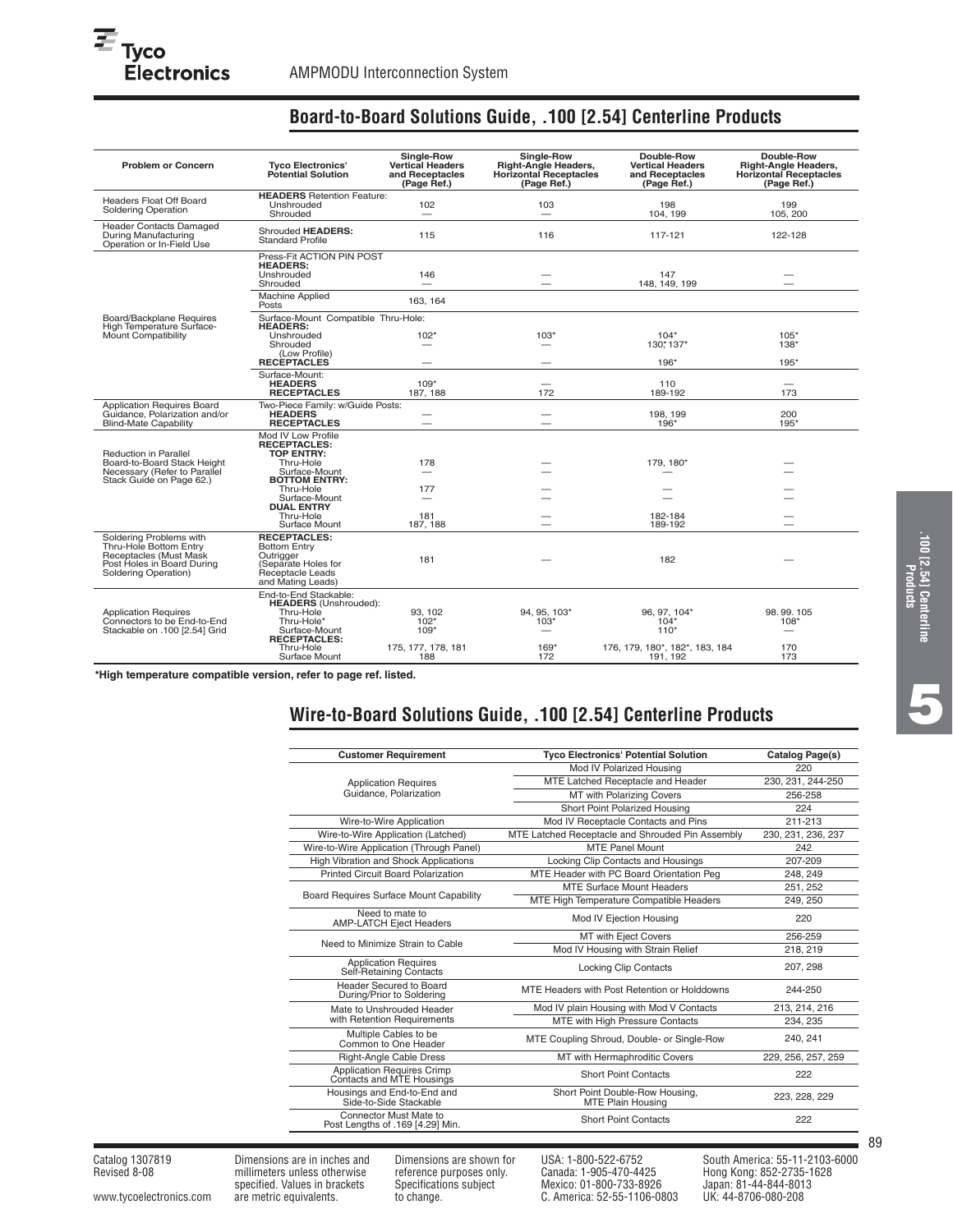# **Mod IV Wire-Applied Contacts and Housings**

# **Product Facts**

- **Terminates 32-20 AWG [0.03-0.6mm2] discrete wire**
- **Contacts have insulation support**
- **Choice of three contact mating pressures**
- **Available in a variety of gold and tin platings**
- **Receptacles mate with .025 [0.64] square or round posts**
- **Dual cantilever contact beam with built-in anti-overstress feature for reliable matings**
- **Housings accept a variety of receptacle and pin contacts**
- **Housing sizes range up to 100 positions**
- **Housing configurations include single- and doublerows on .100 [2.54] centerlines**
- **Housing options include detent latching, polarization and bonded strain relief/ pull tabs**
- **Recognized under the Component Program of Underwriters Laboratories Inc., File No. E28476 R**
- **Certified by Canadian Standards Association, File No. LR 7189**





# **Performance Characteristics**

#### **Contact Current Rating** — 3 amperes

**Termination Resistance** — 12 milliohms (max.) — Beryllium copper contacts 20 milliohms (max.) — Copper-tin-

phosphor bronze contacts **Durability** — Ref. Product Specification 108-25020

#### **Note:** All part numbers are RoHS compliant.

210

Revised 8-08 millimeters unless otherwise reference purposes only. Canada: 1-905-470-4425 Hong Kong: 852-2735-1628

[www.tycoelectronics.com](http://www.tycoelectronics.com) are metric equivalents. to change. C. America: 52-55-1106-0803

specified. Values in brackets Specifications subject Mexico: 01-800-733-8926 Japan: 81-44-844-801<br>are metric equivalents. to change. C. America: 52-55-1106-0803 UK: 44-8706-080-208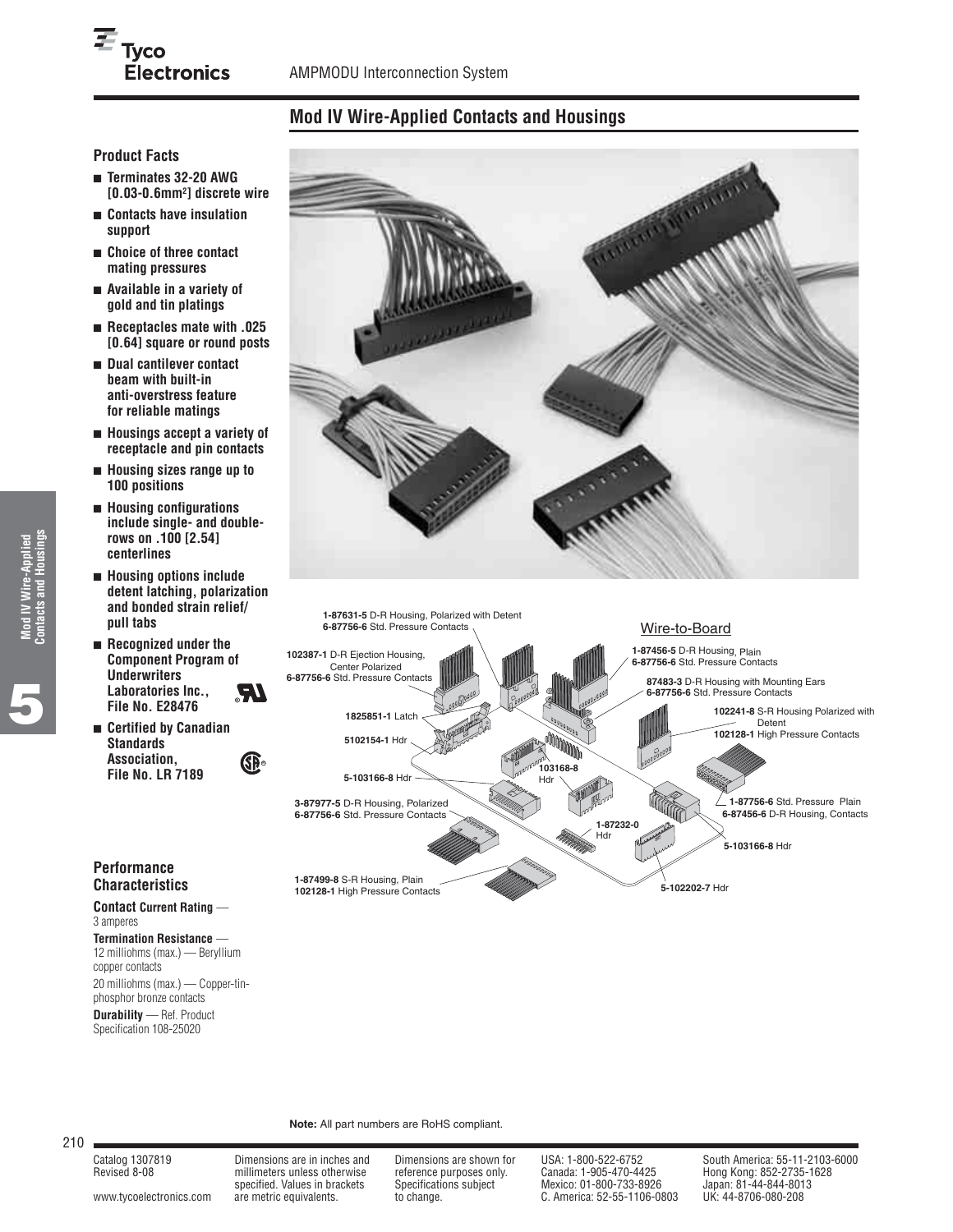**.058** [1.47]

# $\overline{\equiv}$  Tyco **Electronics**

# **Mod IV Pin and Receptacle Contacts**

**Crimp Snap-In (No-strip) Receptacles and Crimp Snap-In Pins with Insulation Support (Standard Pressure)**



**Standard Pressure Configuration**

#### **Material and Finish**

Beryllium copper, phosphor bronze, or copper-tin-phosphor bronze (see charts), plated as follows:

**Plating A** — Selectively plated .000030 [0.00076] gold on contact area, with gold flash over .000050 [0.00127] nickel on entire contact

**Plating B** — Selectively plated .000015 [0.00038] gold on contact area, with gold flash over .000050 [0.00127] nickel on entire contact

**Plating C** — .000100-.000200 [0.00254-0.00508] tin over .000030 [0.00076] nickel on entire contact

#### **Related Product Data**

**Housings Used With**  pages 214-220

**Performance Characteristics**  page 210

**Application Tooling**  page 270-272

**Technical Documents**  pages 276-278

**Product Specification** 108-25007, 108-25019, 108-25020, 108-25021

**Application Specification** 114-25003, 114-25016

**Additional header sizes are available; minimum order quantities may apply. Consult Tyco Electronics.**

**Note:** All part numbers are RoHS compliant.

Revised 8-08 millimeters unless otherwise reference purposes only. Canada: 1-905-470-4425 Hong Kong: 852-2735-1628

Catalog 1307819 Dimensions are in inches and Dimensions are shown for USA: 1-800-522-6752 South America: 55-11-2103-6000<br>Revised 8-08 Hong Kong: 852-2735-1628 millimeters unless otherwise reference purposes only. Canada: 1-905-470-4425 Hong Kong: 852-2735-1628<br>specified. Values in brackets Specifications subject Mexico: 01-800-733-8926 Japan: 81-44-844-8013<br>are metric equivalent [www.tycoelectronics.com](http://www.tycoelectronics.com) are metric equivalents. to change. C. America: 52-55-1106-0803

211



# **Crimp Snap-In (No-strip) Receptacles**

| Ins.<br>Dia.              |           | Part Nos.         |                    | <b>Heavy Duty Miniature</b><br><b>Applicator No.</b> | Hand<br>Tool |  |
|---------------------------|-----------|-------------------|--------------------|------------------------------------------------------|--------------|--|
| Range                     | Finish    | <b>Strip Form</b> | <b>Loose Piece</b> | for AMP-O-LECTRIC<br>Machine*                        | Part No.     |  |
| $.040 - .055$ [1.02-1.40] | Plating A | 87107-5           | 102348-2           | 567307-2                                             | 90381-1      |  |
|                           | Plating C | 87107-6           | 102348-3           |                                                      |              |  |

#### **Crimp Snap-In Pins with Insulation Support**

| Wire<br><b>Size</b> |                   | Ins.<br>Dia.   | <b>Finish</b> |                   | Part Nos.          | <b>Heavy Duty Miniature</b><br>Applicator No. |          | Hand<br>Tool |  |
|---------------------|-------------------|----------------|---------------|-------------------|--------------------|-----------------------------------------------|----------|--------------|--|
|                     | Range             | (Max.)         |               | <b>Strip Form</b> | <b>Loose Piece</b> | for AMP-O-LECTRIC                             | Part No. |              |  |
| <b>AWG</b>          | mm <sup>2</sup> l |                |               |                   |                    | Machine*                                      | Premium  | Commercial   |  |
|                     |                   |                | Plating A     | 102095-3          | 102107-2           |                                               |          |              |  |
| $26 - 22$           | $0.12 - 0.4$      | .061<br>[1.55] | Plating B     | 102095-2          | 102107-1           | 466812-2                                      | 91517-1  | 58641-11     |  |
|                     |                   |                | Plating C     | 5-102095-4        | 5-102107-3         |                                               |          |              |  |

\*For use with AMP-O-LECTRIC Model "K" machines. Call the Technical Support Center (1-800-522-6752) for part nos. of applicators for use with the AMP-O-LECTRIC Model "G" machines (shown on page 270), as well as other bench machines and fully automatic AMPOMATOR lead making machines. †PRO-CRIMPER II hand tool frame with die set assembly.

Die Set Part No. 58641-2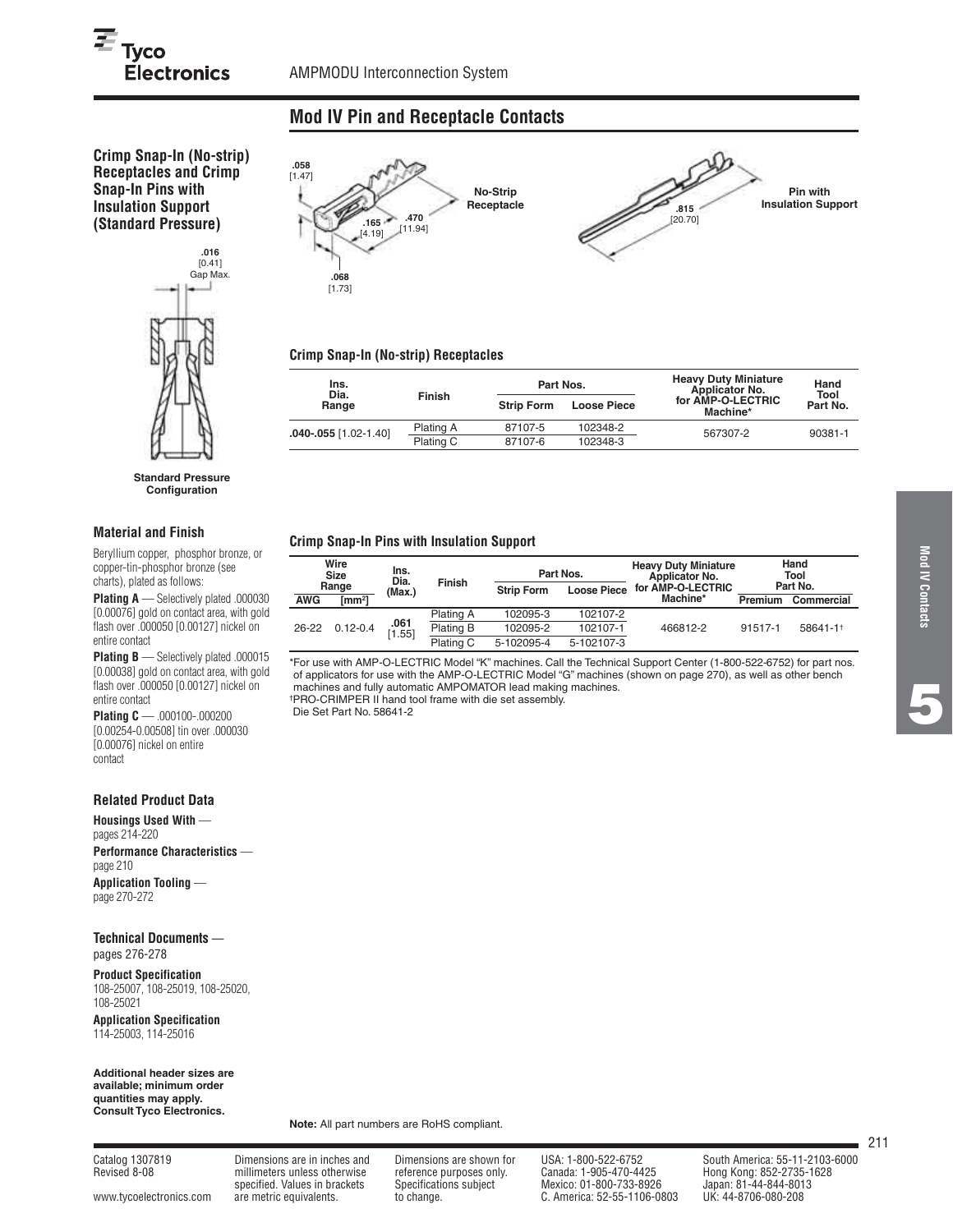# **Mod IV Receptacle Contacts**

# **Crimp Snap-In Receptacles with Insulation Support (Standard, Intermediate and High Pressure)**

Electronics

#### **Material and Finish**

 $E_{\text{Tyco}}$ 

Beryllium copper, phosphor bronze or copper-tin-phosphor bronze (see charts, on following page), plated as follows: **Plating A** — Duplex plated .000030 [0.00076] gold on contact area, .000100- .000200 [0.00254-0.00508] tin on crimp

area, with entire contact underplated

.000050 [0.00127] nickel **Plating B** — Duplex plated .000015 [0.00038] gold on contact area, .000100- .000200 [0.00254-0.00508] tin on crimp area, with entire contact underplated .000050 [0.00127] nickel

**Plating D** — Selectively plated .000050 [0.00127] gold on contact area, with gold flash over .000050 [0.00127] nickel on entire contact

**Plating E** — Selectively plated .000030 [0.00076] gold on contact area, with gold flash over .000050 [0.00127] nickel on entire contact

**Plating F** — Selectively plated .000015 [0.00038] gold on contact area, with gold flash over .000050 [0.00127] nickel on entire contact

**Plating G** — .000100-.000200 [0.00254-0.00508] tin over .000030 [0.00076] nickel on entire contact

### **Related Product Data**

**Housings Used With**  pages 214-220 **Performance Characteristics**  page 210 **Application Tooling**  pages 270-272

**Technical Documents**  pages 277, 278

**Product Specification** 108-25007, 108-25019, 108-25020, 108-25021

# **Application Specification**

114-25003, 114-25016

|                          | <b>Mating Force</b> | <b>Unmating Force</b> | <b>A-Gap Dimension</b> |
|--------------------------|---------------------|-----------------------|------------------------|
| <b>Standard Pressure</b> | 9 oz. Max.          | $1.5$ oz. Min.        | .008/014               |
| Intermediate Pressure    | 16 oz. Max.         | 2 oz. Min.            | .008/014               |
| <b>High Pressure</b>     | 20 oz. Max.         | 3 oz. Min.            | $.013 + .002$          |
|                          |                     |                       |                        |













212

Revised 8-08 millimeters unless otherwise reference purposes only. Canada: 1-905-470-4425 Hong Kong: 852-2735-1628

specified. Values in brackets Specifications subject Mexico: 01-800-733-8926 Japan: 81-44-844-801<br>are metric equivalents. to change. C. America: 52-55-1106-0803 UK: 44-8706-080-208 [www.tycoelectronics.com](http://www.tycoelectronics.com) are metric equivalents. to change. C. America: 52-55-1106-0803

Catalog 1307819 Dimensions are in inches and Dimensions are shown for USA: 1-800-522-6752 South America: 55-11-2103-6000<br>Revised 8-08 millimeters unless otherwise reference purposes only. Canada: 1-905-470-4425 Hong Kong:

 $\equiv$ 

**Mod IV Contacts Mod IV Contacts**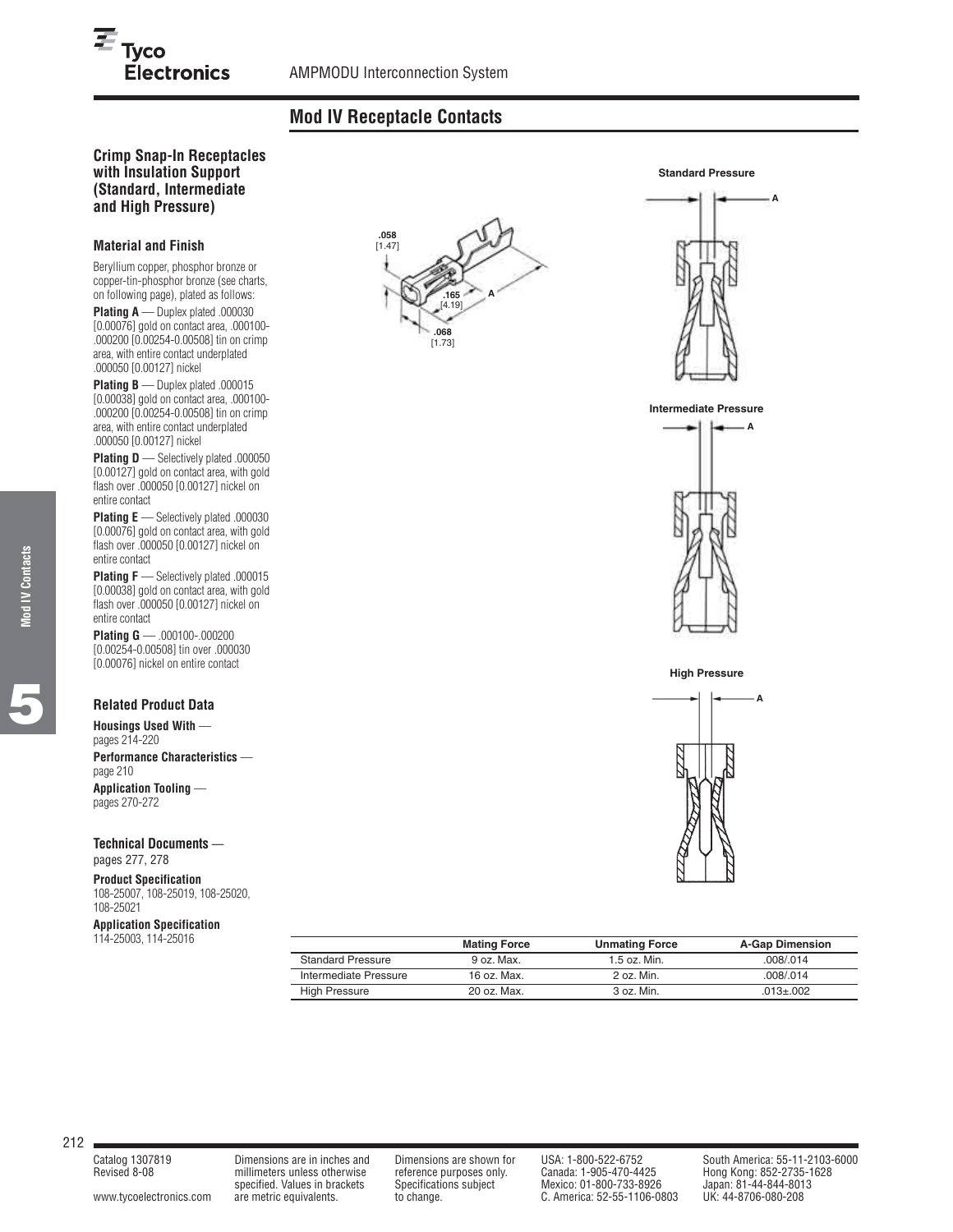# **Mod IV Receptacle Contacts** (Continued)

#### **Standard Pressure (Mod IV)**

| Wire<br><b>Size</b><br>Range | Ins.<br>Dia.  | <b>Dimension</b> | <b>Material</b> | Finish           | Part Nos.  |                        | <b>Heavy Duty Miniature</b><br><b>Applicator for</b> | <b>Applicator for</b><br>Stripper/ |         | Hand<br>Tool<br>Part Nos. |  |
|------------------------------|---------------|------------------|-----------------|------------------|------------|------------------------|------------------------------------------------------|------------------------------------|---------|---------------------------|--|
| AWG<br>$\text{[mm2]}$        | (Max.)        | А                |                 |                  |            | Strip Form Loose Piece | AMP-O-LECTRIC<br>Machine*                            | Crimper<br>Machine                 | Premium | Commercial                |  |
|                              |               |                  | Cu-Sn-Ph Bz     | Plating A        | 5-102316-8 | 6-102316-4             |                                                      |                                    |         |                           |  |
|                              |               |                  | Cu-Sn-Ph Bz     | Plating B        | 5-102316-6 | 6-102316-3             |                                                      |                                    |         |                           |  |
|                              |               |                  | Be Cu           | Plating D        | 1-102917-1 | 1-102917-2             |                                                      | 466921-1                           | 91541-1 |                           |  |
| 32-27 0.03-0.1               | $.040$ [1.02] | .445 [11.30]     | Be Cu           | Plating E        | 102917-1   | 102917-2               | 466655-2                                             |                                    |         |                           |  |
|                              |               |                  | Be Cu           | Plating F        | 102917-5   | 102917-6               |                                                      |                                    |         |                           |  |
|                              |               |                  | Cu-Sn-Ph Bz     | Plating G        | 102316-5   | 1-102316-2             |                                                      |                                    |         |                           |  |
|                              |               | .445 [11.30]     | Cu-Sn-Ph Bz     | Plating A        | 6-87756-7  | 6-87756-8              |                                                      |                                    |         | 58641-11                  |  |
|                              |               |                  | Cu-Sn-Ph Bz     | Plating B        | 6-87756-2  | 6-87756-6              | 466571-2                                             |                                    |         |                           |  |
|                              |               |                  | Cu-Sn-Ph Br     | Plating G        | 87756-6    | 87756-7                |                                                      | 466918-1                           | 91517-1 |                           |  |
| 26-22 0.12-0.4               | $.061$ [1.55] |                  | Be Cu           | Plating D        | 1-87666-6  | 87667-5                |                                                      |                                    |         |                           |  |
|                              |               |                  | Be Cu           | Plating E        | 87666-2    | 87667-2                |                                                      |                                    |         |                           |  |
|                              |               |                  | Be Cu           | Plating F        | 87666-5    | 87667-5                |                                                      |                                    |         |                           |  |
|                              |               |                  | Be Cu           | Plating G        | 87666-3    | 87667-3                |                                                      |                                    |         |                           |  |
|                              |               |                  | Cu-Sn-Ph Bz     | <b>Plating A</b> | 6-87523-8  | 6-87523-9              |                                                      |                                    |         |                           |  |
|                              |               |                  | Cu-Sn-Ph Bz     | Plating B        | 2-87523-3  | 2-87523-4              |                                                      |                                    |         |                           |  |
|                              | $.069$ [1.75] |                  | Be Cu           | Plating E        | 85969-8    | 86016-2                | 466562-2                                             |                                    | 91516-1 |                           |  |
| 24-20 0.2-0.6                |               | .470 [11.94]     | Be Cu           | Plating F        | 85969-6    | 86016-5                |                                                      | 466905-1                           |         |                           |  |
|                              |               |                  | Cu-Sn-Ph Br     | Plating G        | 87523-5    | 87523-6                |                                                      |                                    |         |                           |  |
|                              |               |                  | Be Cu           | Plating G        | 85969-9    | 86016-3                |                                                      |                                    |         |                           |  |

# **Intermediate Pressure (Mod IV.v)**

| Wire<br><b>Size</b><br>Range | Ins.<br>Dia.<br>(Max.) | <b>Dimension</b><br>А | <b>Material</b> | Finish           | <b>Strip Form</b> | Part Nos.<br><b>Loose Piece</b> | <b>Heavy Duty Miniature</b><br>Applicator for<br>AMP-O-LECTRIC | <b>Applicator for</b><br>Stripper/<br><b>Crimper</b> | Hand<br>Tool<br>Part Nos. |            |
|------------------------------|------------------------|-----------------------|-----------------|------------------|-------------------|---------------------------------|----------------------------------------------------------------|------------------------------------------------------|---------------------------|------------|
| AWG<br>$\text{[mm2]}$        |                        |                       |                 |                  |                   |                                 | Machine*                                                       | Machine                                              | Premium                   | Commercial |
| 32-27 0.03-0.1               | $.040$ [1.02]          |                       | Cu-Sn-Ph Bz     | Plating A        | 5-102920-1        | 5-102920-2                      | 466655-2                                                       | 466921-1                                             | 91541-1                   |            |
|                              |                        | .445 [11.30]          | Be Cu           | Plating E        | 102918-1          | 102918-2                        |                                                                |                                                      |                           |            |
|                              | $.061$ [1.55]          | 445 [11.30]           | Cu-Sn-Ph Bz     | Plating A        | 5-103171-4        | 5-103171-5                      |                                                                |                                                      | 91517-1                   | 58641-1    |
| 26-22 0.12-0.4               |                        |                       | Cu-Sn-Ph Bz     | Plating B        | 5-103171-1        | 5-103171-2                      | 466571-2                                                       | 466918-1                                             |                           |            |
|                              |                        |                       | Be Cu           | Plating E        | 102548-5          | 102548-6                        |                                                                |                                                      |                           |            |
|                              |                        |                       | Be Cu           | Plating F        | 102548-1          | 102548-3                        |                                                                |                                                      |                           |            |
|                              |                        |                       | Cu-Sn-Ph Bz     | Plating A        | 2-87195-3         | 2-87195-6                       |                                                                |                                                      |                           |            |
|                              |                        |                       | Cu-Sn-Ph Bz     | Plating B        | 2-87195-4         | 2-87195-5                       |                                                                |                                                      |                           |            |
| 24-20 0.2-0.6                | $.069$ [1.75]          | .470 [11.94]          | Be Cu           | Plating E        | 86492-6           | 87046-3                         | 466562-2                                                       | 466905-1                                             | 91516-1                   |            |
|                              |                        |                       | Be Cu           | <b>Plating F</b> | 86492-2           | 87046-1                         |                                                                |                                                      |                           |            |
|                              |                        |                       | Be Cu           | Plating G        | 86492-9           | 87046-4                         |                                                                |                                                      |                           |            |

# **High Pressure (Mod V)\*\***

| Wire<br><b>Size</b><br>Range |                                           | Ins.<br>Dia <sup>.</sup> | <b>Dimension</b> | <b>Material</b> | Finish           | Part Nos.         |                    | <b>Heavy Duty Miniature</b><br>Applicator for<br><b>AMP-O-LECTRIC</b> | Applicator for<br>AMP-O-MATIC<br><b>Stripper/Crimper</b> | Hand<br>Tool<br>Part Nos. |
|------------------------------|-------------------------------------------|--------------------------|------------------|-----------------|------------------|-------------------|--------------------|-----------------------------------------------------------------------|----------------------------------------------------------|---------------------------|
| AWG                          | $\text{Im}\,\text{m}^2$                   | (Max.)                   |                  |                 |                  | <b>Strip Form</b> | <b>Loose Piece</b> | Machine*                                                              | <b>Machine</b>                                           |                           |
| $32 - 27$                    | $0.03 - 0.1$                              | .040 [1.02]              | 445 [11.30]      | Ph Bz           | Plating E        | 103455-1          | 103455-2           | 466655-2                                                              | 466921-1                                                 | 91541-1                   |
| $26 - 22$                    |                                           |                          |                  | Ph Bz           | Plating E        | 87809-1           | 102128-1           | 466571-2                                                              | 466918-1                                                 |                           |
|                              | $.061$ [1.55]<br>$0.12 - 0.4$             |                          | 445 [11.30]      | Ph Bz           | <b>Plating G</b> | 87809-2           | 102128-2           |                                                                       |                                                          | 91517-1                   |
|                              | $0.2 - 0.6$<br>$24 - 20$<br>$.069$ [1.75] |                          |                  | Ph Bz           | Plating E        | 87309-9           | 1-87309-4          |                                                                       |                                                          |                           |
|                              |                                           |                          | .470 [11.94]     | Ph Bz           | Plating G        | 87309-8           | 1-87309-3          | 466562-2                                                              | 466905-1                                                 | 91516-1                   |

\*\*For use with AMP-O-LECTRIC Model "K" machines. Call the Technical Support Center (1-800-522-6752) for part nos. of applicators for use with the AMP-O-LECTRIC Model "G" machines (shown on page 270), as well as other bench machines and fully automatic AMPOMATOR lead making machines.

\*\*Contact material is phosphor bronze. †PRO-CRIMPER II hand tool frame with die set assembly.

Die Set Part No. 58641-2

#### **Note:** All part numbers are RoHS compliant.

millimeters unless otherwise reference purposes only.<br>specified. Values in brackets Specifications subject specified. Values in brackets Specifications subject Mexico: 01-800-733-8926 Japan: 81-44-844-801<br>2080-080-208 are metric equivalents. to change. C. America: 52-55-1106-0803 UK: 44-8706-080-208 [www.tycoelectronics.com](http://www.tycoelectronics.com) are metric equivalents. to change. C. America: 52-55-1106-0803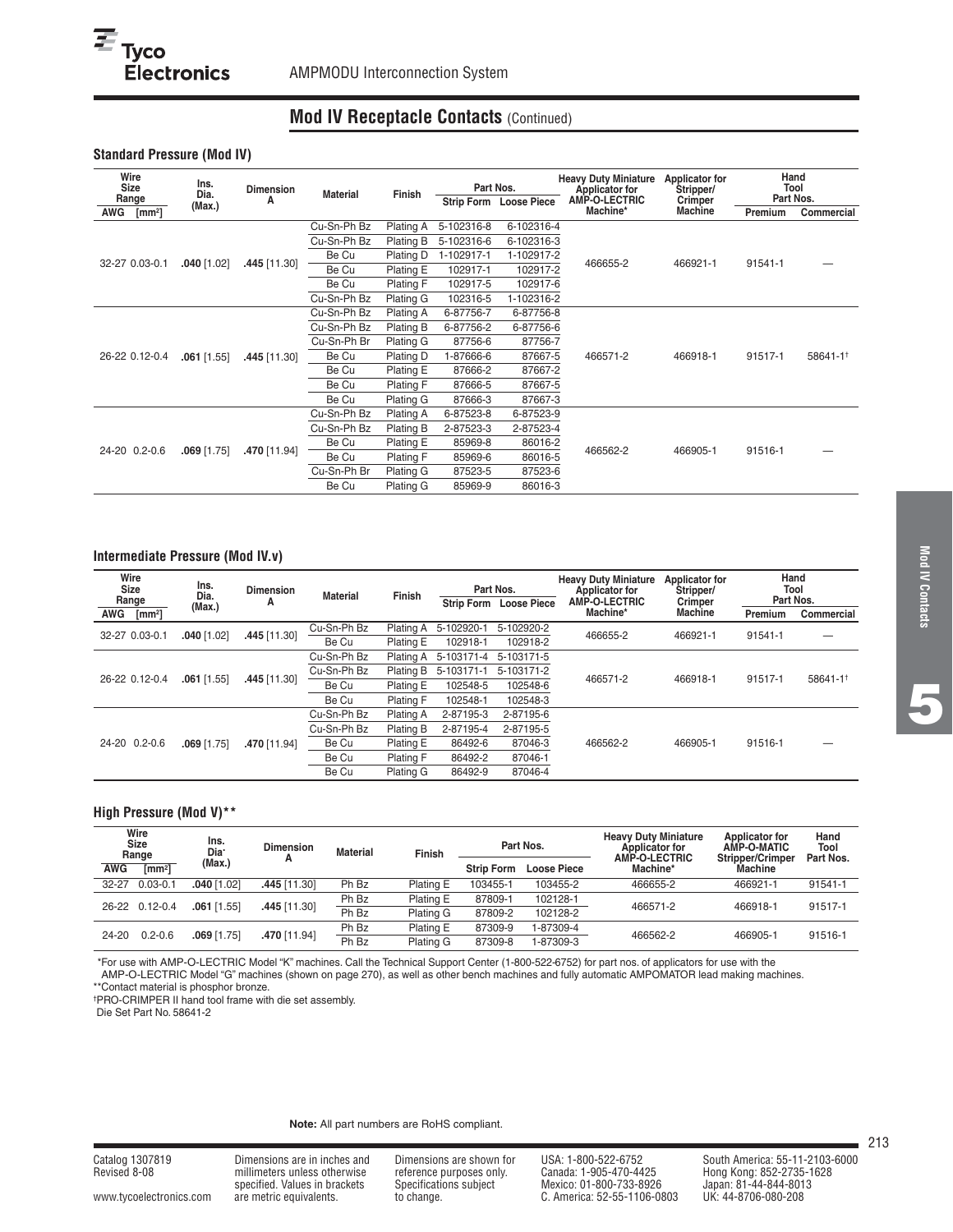# **Mod IV Wire-Applied Housings, Single-Row, .100 [2.54] Centerline**

# **Non-Polarized**



**Material** Black thermoplastic, flame retardant

#### **Related Product Data**

**Contacts** — pages 211-213 **Mateable Headers and Posts**  pages 93-95, 101-103

[1.78] Typ.

#### **Technical Documents** —

pages 277, 278

**Product Specification** 108-25007, 108-25019, 108-25020, 108-25021

**Application Specification** 114-25003, 114-25016



**X**



**.072**

|   | No. of         | <b>Dimensions</b> |                 |                         | Part No.                 |             |  |
|---|----------------|-------------------|-----------------|-------------------------|--------------------------|-------------|--|
|   | Pos.           | A                 | в               | $\overline{\mathbf{c}}$ | Stamped*                 | Unstamped** |  |
|   | 1              | $.105$ [2.67]     |                 |                         |                          | 7-87499-2   |  |
|   | 2              | .205[5.21]        | $.100$ [2.54]   |                         | 87499-3                  | 87499-4     |  |
|   | 3              | $.305$ [7.75]     | $.100$ [2.54]   | $.100$ [2.54]           | 87499-5                  | 87499-6     |  |
|   | 4              | .405 [10.29]      | $.200$ [5.08]   | $.100$ [2.54]           | 87499-7                  | 87499-8     |  |
|   | 5              | $.505$ [12.83]    | .200 [5.08]     | $.200$ [5.08]           | 87499-9                  | 1-87499-0   |  |
|   | 6              | $.605$ [15.37]    | $.300$ [7.62]   | $.200$ [5.08]           | 1-87499-1                | 1-87499-2   |  |
|   | $\overline{7}$ | $.705$ [17.91]    | $.300$ [7.62]   | $.300$ [7.62]           | 87499-1                  | 87499-2     |  |
|   | 8              | $.805$ [20.45]    | $.400$ [10.16]  | $.300$ [7.62]           | 1-87499-3                | 1-87499-4   |  |
|   | 9              | .905 [22.99]      | $.400$ [10.16]  | $.400$ [10.16]          | 1-87499-5                | 1-87499-6   |  |
|   | 10             | 1.005 [25.53]     | .500 [12.70]    | .400 [10.16]            | 1-87499-7                | 1-87499-8   |  |
|   | 11             | 1.105 [28.01]     | $.500$ [12.70]  | $.500$ [12.70]          | 1-87499-9                | 2-87499-0   |  |
|   | 12             | 1.205 [30.61]     | $.600$ [15.24]  | $.500$ [12.70]          | 2-87499-1                | 2-87499-2   |  |
|   | 13             | $1.305$ [33.15]   | $.600$ [15.24]  | $.600$ [15.24]          | 2-87499-3                | 2-87499-4   |  |
|   | 14             | 1.405 [35.69]     | .700 [17.78]    | $.600$ [15.24]          | 2-87499-5                | 2-87499-6   |  |
|   | 15             | 1.505 [38.23]     | .700 [17.78]    | .700 [17.78]            | 2-87499-7                | 2-87499-8   |  |
|   | 16             | 1.605 [40.77]     | .800 [20.32]    | .700 [17.78]            | 2-87499-9                | 3-87499-0   |  |
|   | 17             | 1.700 [43.18]     | .800 [20.32]    | .800 [20.32]            |                          | 3-87499-2   |  |
|   | 18             | $1.805$ [45.85]   | $.900$ [22.86]  | .800 [20.32]            |                          | 3-87499-4   |  |
|   | 19             | 1.900 [48.26]     | $.900$ [22.86]  | $.900$ [22.86]          |                          | 3-87499-6   |  |
|   | 20             | 2.005 [50.93]     | $1.000$ [25.40] | $.900$ [22.86]          | 3-87499-7                | 3-87499-8   |  |
|   | 21             | 2.100 [53.34]     | $1.000$ [25.40] | 1.000 [25.40]           |                          | 4-87499-0   |  |
|   | 22             | 2.205 [56.01]     | 1.100 [27.94]   | 1.000 [25.40]           |                          | 4-87499-2   |  |
|   | 23             | 2.300 [58.42]     | $1.100$ [27.94] | 1.100 [27.94]           |                          | 4-87499-4   |  |
|   | 24             | 2.400 [60.96]     | 1.200 [30.48]   | 1.100 [27.94]           |                          | 4-87499-6   |  |
|   | 25             | 2.500 [63.50]     | 1.200 [30.48]   | 1.200 [30.48]           |                          | 4-87499-8   |  |
| е | 26             | 2.605 [66.17]     | 1.300 [33.02]   | 1.200 [30.48]           |                          | 5-87499-0   |  |
|   | 27             | 2.700 [68.58]     | 1.300 [33.02]   | 1.300 [33.02]           |                          | 5-87499-2   |  |
|   | 28             | 2.800 [71.12]     | 1.400 [35.56]   | 1.300 [33.02]           |                          | 5-87499-4   |  |
|   | 29             | 2.900 [73.66]     | 1.400 [35.56]   | 1.400 [35.56]           |                          | 5-87499-6   |  |
|   | 30             | 3.005 [76.33]     | 1.500 [38.10]   | 1.400 [35.56]           | —                        | 5-87499-8   |  |
|   | 31             | 3.100 [78.74]     | 1.500 [38.10]   | 1.500 [38.10]           | —                        | 6-87499-0   |  |
|   | 32             | 3.200 [81.28]     | $1.600$ [40.64] | 1.500 [38.10]           | $\overline{\phantom{0}}$ | 6-87499-2   |  |
|   | 33             | 3.300 [83.82]     | 1.600 [40.64]   | 1.600 [40.64]           | —                        | 6-87499-4   |  |
|   | 34             | 3.400 [86.36]     | 1.700 [43.18]   | 1.600 [40.64]           |                          | 6-87499-6   |  |
|   | 35             | 3.500 [88.98]     | 1.700 [43.18]   | 1.700 [43.18]           |                          | 6-87499-8   |  |
|   | 36             | 3.600 [91.44]     | 1.800 [45.72]   | 1.700 [43.18]           | $\overline{\phantom{0}}$ | 7-87499-0   |  |
|   |                |                   |                 |                         |                          |             |  |

\*\*Cavity identification, part number and date code stamped on housing where size permits. \*\*No marking on housing.

**Notes:** 1. Strain reliefs are available and may be purchased separately. Consult Tyco Electronics.

**Notes:** 2. Contact **Extraction/Lance Reset Tool No. 843996-3.**

**Note:** All part numbers are RoHS compliant.

```
214
```
**5**

**Keying Plugs**



**Part No. 86286-1** (Plugs into standard or intermediate pressure receptacle contact)

**Material** — Natural color nylon



**Part No. 87077-2** (Plugs directly into housing)

Revised 8-08 millimeters unless otherwise reference purposes only. Canada: 1-905-470-4425 Hong Kong: 852-2735-1628

specified. Values in brackets Specifications subject Mexico: 01-800-733-8926 Japan: 81-44-844-801<br>are metric equivalents. to change. C. America: 52-55-1106-0803 UK: 44-8706-080-208 [www.tycoelectronics.com](http://www.tycoelectronics.com) are metric equivalents. to change. C. America: 52-55-1106-0803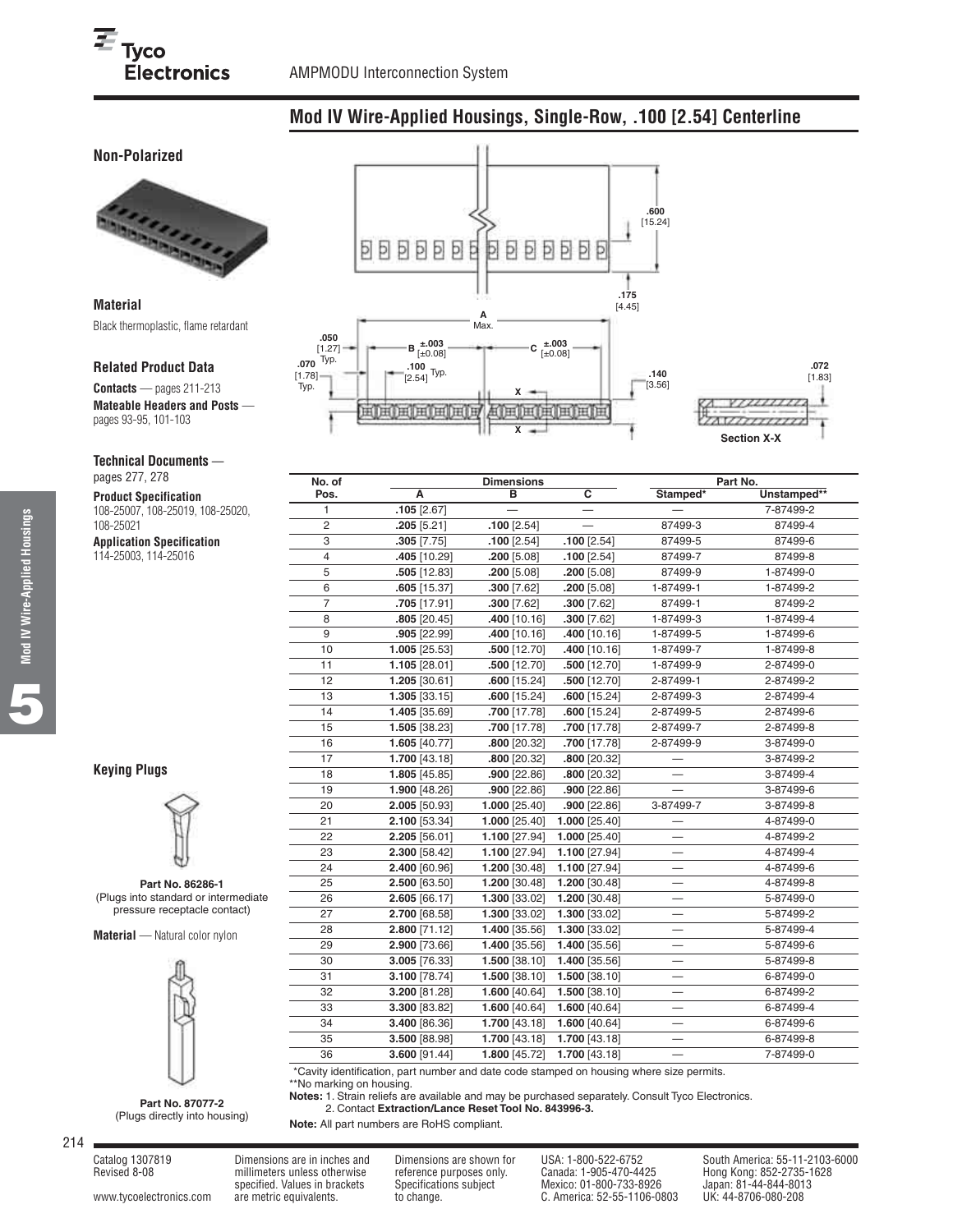**Polarized (with**

**.056** [1.42] 用旧用

**.071** [1.80]

# **Mod IV Wire-Applied Housings, Single-Row, .100 [2.54] Centerline** (Continued)

**.100** [2.54] Typ.

**X**

**X**

田田田田野

 $C_{\pm 0.08}^{\pm 0.03}$ 

**.050** [1.27] Typ.

**.127** [3.23]

ਸਿਸ

**.182** [4.62]



# Recessed Area Þ  $\Phi$ **.175** [4.45] **A**

**.100** [2.54] Typ.

周囲囲囲

**±.003** [±0.08] **<sup>B</sup> ±.003**

# **Material**

Black thermoplastic, flame retardant

#### **Related Product Data**

**Contacts** — pages 211-213

**Mateable Headers and Posts**  pages 115, 116 **Flexible Film Connectors, Single-Row Pin Assemblies** — Catalog 82007

# **Technical Documents** —

pages 277, 278

**Product Specification** 108-25007, 108-25019, 108-25020, 108-25021

**Application Specification** 114-25003, 114-25016

## **Keying Plugs**



**Part No. 86286-1** (Plugs into standard or intermediate pressure receptacle contact)

**Material** — Natural color nylon



**Part No. 87077-2** (Plugs directly into housing)

**Note:** All part numbers are RoHS compliant.

**Note:** Contact **Extraction/Lance Reset Tool No. 843996-3.**

Revised 8-08 millimeters unless otherwise reference purposes only. Canada: 1-905-470-4425 Hong Kong: 852-2735-1628

\*No marking on housing.

specified. Values in brackets Specifications subject Mexico: 01-800-733-8926 Japan: 81-44-844-801<br>are metric equivalents. to change. C. America: 52-55-1106-0803 UK: 44-8706-080-208 [www.tycoelectronics.com](http://www.tycoelectronics.com) are metric equivalents. to change. C. America: 52-55-1106-0803

**.072** [1.83] **.600** [15.24] A,  $7777777$ **Section X-X**

| No. of         |                | <b>Dimensions</b> |                | Part Nos.  |
|----------------|----------------|-------------------|----------------|------------|
| Pos.           | А              | в                 | $\overline{c}$ | Unstamped* |
| 3              | $.300$ [7.62]  | $.100$ [2.54]     | $.100$ [2.54]  | 102241-1   |
| $\overline{4}$ | 400 [10.16]    | $.200$ [5.08]     | $.100$ [2.54]  | 102241-2   |
| 5              | .500 [12.70]   | .200 [5.08]       | $.200$ [5.08]  | 102241-3   |
| 6              | $.600$ [15.24] | $.300$ [7.62]     | $.200$ [5.08]  | 102241-4   |
| $\overline{7}$ | .700 [17.78]   | .300 [7.62]       | $.300$ [7.62]  | 102241-5   |
| 8              | .800 [20.32]   | .400 [10.16]      | $.300$ [7.62]  | 102241-6   |
| 9              | $.900$ [22.86] | .400 [10.16]      | $.400$ [10.16] | 102241-7   |
| 10             | 1.000 [25.40]  | $.500$ [12.70]    | .400 [10.16]   | 102241-8   |
| 11             | 1.100 [27.94]  | $.500$ [12.70]    | $.500$ [12.70] | 102241-9   |
| 12             | 1.200 [30.48]  | $.600$ [15.24]    | $.500$ [12.70] | 1-102241-0 |
| 13             | 1.300 [33.02]  | $.600$ [15.24]    | $.600$ [15.24] | 1-102241-1 |
| 14             | 1.400 [35.56]  | .700 [17.78]      | $.600$ [15.24] | 1-102241-2 |
| 15             | 1.500 [38.10]  | .700 [17.78]      | .700 [17.78]   | 1-102241-3 |
| 16             | 1.600 [40.64]  | .800 [20.32]      | .700 [17.78]   | 1-102241-4 |
| 17             | 1.700 [43.18]  | .800 [20.32]      | .800 [20.32]   | 1-102241-5 |
| 18             | 1.800 [45.72]  | $.900$ [22.86]    | .800 [20.32]   | 1-102241-6 |
| 19             | 1.900 [48.26]  | $.900$ [22.86]    | $.900$ [22.86] | 1-102241-7 |
| 20             | 2.000 [50.80]  | 1.000 [25.40]     | $.900$ [22.86] | 1-102241-8 |
| 21             | 2.100 [53.34]  | 1.000 [25.40]     | 1.000 [25.40]  | 1-102241-9 |
| 22             | 2.200 [55.88]  | 1.100 [27.94]     | 1.000 [25.40]  | 2-102241-0 |
| 23             | 2.300 [58.42]  | 1.100 [27.94]     | 1.100 [27.94]  | 2-102241-1 |
| 24             | 2.400 [60.96]  | 1.200 [30.48]     | 1.100 [27.94]  | 2-102241-2 |
| 25             | 2.500 [63.50]  | 1.200 [30.48]     | 1.200 [30.48]  | 2-102241-3 |
| 26             | 2.600 [66.04]  | 1.300 [33.02]     | 1.200 [30.48]  | 2-102241-4 |
| 27             | 2.700 [68.58]  | 1.300 [33.02]     | 1.300 [33.02]  | 2-102241-5 |
| 28             | 2.800 [71.12]  | 1.400 [35.56]     | 1.300 [33.02]  | 2-102241-6 |
| 29             | 2.900 [73.66]  | 1.400 [35.56]     | 1.400 [35.56]  | 2-102241-7 |
| 30             | 3.000 [76.20]  | 1.500 [38.10]     | 1.400 [35.56]  | 2-102241-8 |
| 31             | 3.100 [78.74]  | 1.500 [38.10]     | 1.500 [38.10]  | 2-102241-9 |
| 32             | 3.200 [81.28]  | 1.600 [40.64]     | 1.500 [38.10]  | 3-102241-0 |
| 33             | 3.300 [83.82]  | 1.600 [40.64]     | 1.600 [40.64]  | 3-102241-1 |
| 34             | 3.400 [86.36]  | 1.700 [43.18]     | 1.600 [40.64]  | 3-102242-2 |
| 35             | 3.500 [88.90]  | 1.700 [43.18]     | 1.700 [43.18]  | 3-102241-3 |
| 36             | 3.600 [91.44]  | 1.800 [45.72]     | 1.700 [43.18]  | 3-102241-4 |

**Mod IV Wire-Applied Housings** Mod IV Wire-Applied Housings



Catalog 1307819 Dimensions are in inches and Dimensions are shown for USA: 1-800-522-6752 South America: 55-11-2103-6000<br>Revised 8-08 millimeters unless otherwise reference purposes only. Canada: 1-905-470-4425 Hong Kong: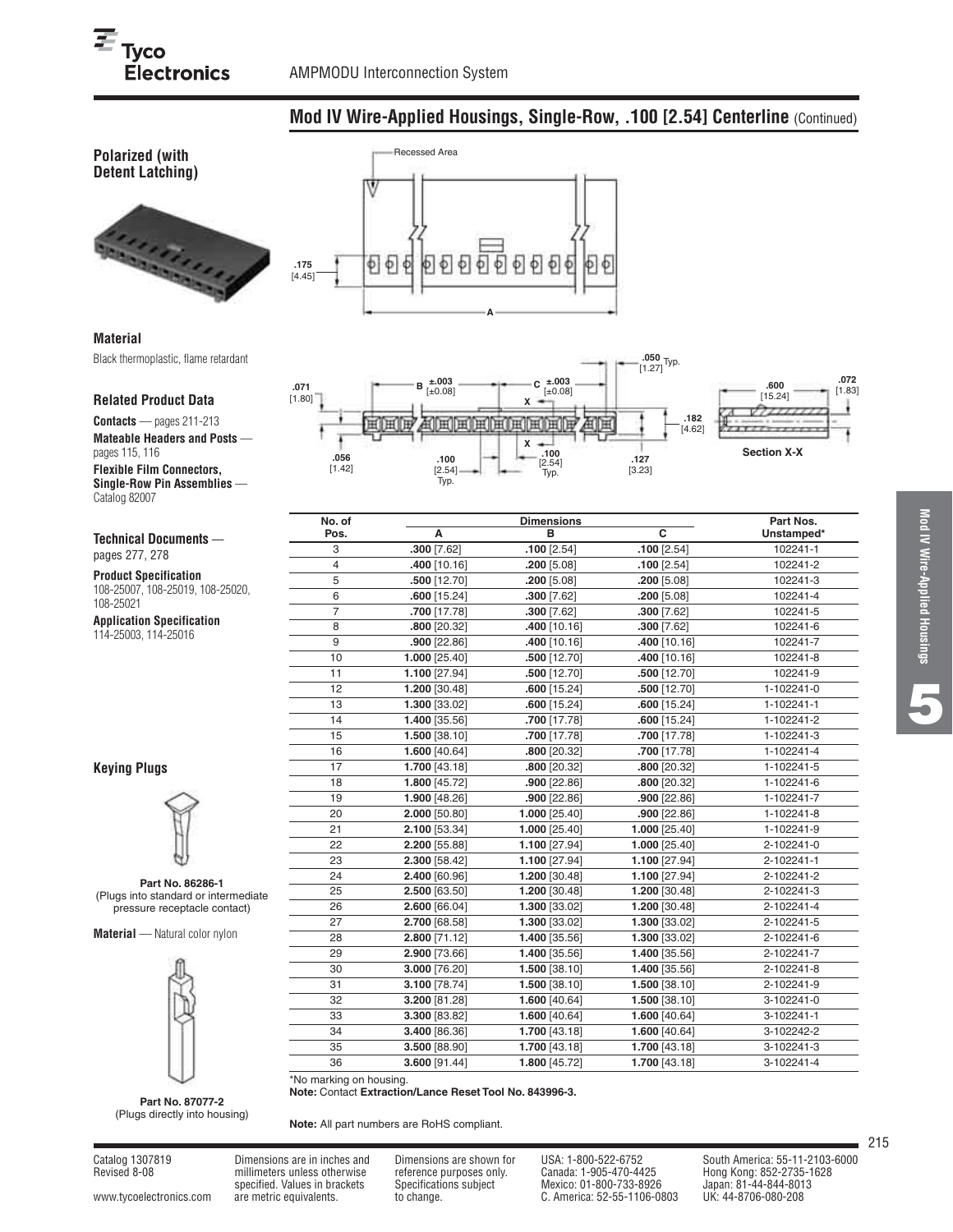# **Mod IV Wire-Applied Housings, Double-Row, .100 x .100 [2.54 x 2.54] Centerline**

# **Non-Polarized**



### **Material** Black thermoplastic, flame retardant

#### **Related Product Data**

**Contacts** — pages 211-213 **Mateable Headers and Posts**  pages 96-99, 104, 105, 117-120

#### **Technical Documents**  pages 277, 278

**Product Specification** 108-25007, 108-25019, 108-25020, 108-25021

**Application Specification** 114-25003, 114-25016

# **Keying Plugs**



**Part No. 86286-1** (Plugs into standard or intermediate pressure receptacle contact)

**Material** — Natural color nylon



**Part No. 87077-1** (for .645 high housings) **Part No. 87077-2** (for .600 high housings) (Plugs directly into housing)





| No.            |                 |                   |           | Part Nos.          |                    |  |
|----------------|-----------------|-------------------|-----------|--------------------|--------------------|--|
| of             |                 | <b>Dimensions</b> |           | $C = .600$ [15.24] | $C = .645$ [16.38] |  |
| Pos.           | A               | B                 | Stamped*  | Unstamped**        | Unstamped**        |  |
| $\overline{c}$ | $.100$ [2.54]   |                   |           | 5-87456-3          |                    |  |
| 4              | $.200$ [5.08]   | $.100$ [2.54]     | 5-87456-0 | 4-87456-9          | 2-86177-5          |  |
| 6              | $.300$ [7.62]   | $.200$ [5.08]     | 87456-2   | 87456-1            | 1-86177-8          |  |
| 8              | 10.16] 400      | 300 [7.62]        | 87456-4   | 87456-3            | 2-86177-0          |  |
| 10             | .500 [12.70]    | .400 [10.16]      | 87456-6   | 87456-5            | 1-86177-2          |  |
| 12             | .600[15.24]     | $.500$ [12.70]    | 87456-8   | 87456-7            | 1-86177-3          |  |
| 14             | .700 [17.78]    | $.600$ [15.24]    | 1-87456-0 | 87456-9            | 1-86177-4          |  |
| 16             | .800 [20.32]    | .700 [17.78]      | 1-87456-2 | 1-87456-1          | 1-86177-5          |  |
| 18             | $.900$ [22.86]  | .800 [20.32]      | 1-87456-4 | 1-87456-3          | 1-86177-6          |  |
| 20             | 1.000 [25.40]   | $.900$ [22.86]    | 1-87456-6 | 1-87456-5          | 86177-1            |  |
| 22             | 1.100 [27.94]   | 1.000 [25.40]     |           | 1-87456-7          | 86177-2            |  |
| 24             | 1.200 [30.48]   | 1.100 [27.94]     | 2-87456-0 | 1-87456-9          | 86177-3            |  |
| 26             | 1.300 [33.02]   | 1.200 [30.48]     | 2-87456-2 | 2-87456-1          | 86177-4            |  |
| 28             | 1.400 [35.56]   | 1.300 [33.02]     | 2-87456-4 | 2-87456-3          | 86177-5            |  |
| 30             | 1.500 [38.10]   | 1.400 [35.56]     | 2-87456-6 | 2-87456-5          | 86177-6            |  |
| 32             | 1.600 [40.64]   | 1.500 [38.10]     | 2-87456-8 | 2-87456-7          | 86177-7            |  |
| 34             | 1.700 [43.18]   | 1.600 [40.64]     | 3-87456-0 | 2-87456-9          | 86177-8            |  |
| 36             | 1.800 [45.72]   | 1.700 [43.18]     | 3-87456-2 | 3-87456-1          | 86177-9            |  |
| 38             | 1.900 [48.26]   | 1.800 [45.72]     |           | 3-87456-3          | 1-86177-0          |  |
| 40             | $2.000$ [50.80] | 1.900 [48.26]     | 3-87456-6 | 3-87456-5          | 1-86177-1          |  |
| 42             | 2.100 [53.34]   | 2.000 [50.80]     | 4-87456-4 | 4-87456-3          |                    |  |
| 44             | 2.200 [55.88]   | 2.100 [53.34]     | 3-87456-8 | 3-87456-7          | 1-86177-7          |  |
| 48             | 2.400 [60.96]   | 2.300 [58.42]     | 6-87456-0 | 5-87456-9          | 2-86177-3          |  |
| 50             | 2.500 [63.50]   | 2.400 [60.96]     | 4-87456-0 | 3-87456-9          | 2-86177-1          |  |
| 52             | 2.600 [66.04]   | 2.500 [63.50]     | 4-87456-2 | 4-87456-1          | 1-86177-9          |  |
| 54             | 2.700 [68.58]   | 2.600 [66.04]     |           | 4-87456-5          |                    |  |
| 56             | 2.800 [71.12]   | 2.700 [68.58]     |           | 6-87456-1          |                    |  |
| 58             | 2.900 [73.66]   | 2.800 [71.12]     |           | 6-87456-3          |                    |  |
| 60             | 3.000 [76.20]   | 2.900 [73.66]     | 5-87456-2 | 5-87456-1          |                    |  |
| 64             | 3.200 [81.28]   | 3.100 [78.74]     | 6-87456-6 | 6-87456-5          |                    |  |
| 66             | 3.300 [83.82]   | 3.200 [81.28]     | 5-87456-4 | 5-87456-7          |                    |  |
| 70             | 3.500 [88.90]   | 3.400 [86.36]     |           | 5-87456-5          | 2-86177-4          |  |
| 72             | 3.600 [91.44]   | 3.500 [88.90]     | 4-87456-8 | 4-87456-7          |                    |  |

\*\*Cavity identification, part number and date code stamped on housing where size permits.

\*\*No marking on housing.

**Notes:** 1. Strain reliefs are available and may be purchased separately. Consult Tyco Electronics. **Notes:** 2. Contact **Extraction/Lance Reset Tool No. 843996-3.**

**Note:** All part numbers are RoHS compliant.

216

**5**

Revised 8-08 millimeters unless otherwise reference purposes only. Canada: 1-905-470-4425 Hong Kong: 852-2735-1628

[www.tycoelectronics.com](http://www.tycoelectronics.com) are metric equivalents. to change. C. America: 52-55-1106-0803

specified. Values in brackets Specifications subject Mexico: 01-800-733-8926 Japan: 81-44-844-801<br>are metric equivalents. to change. C. America: 52-55-1106-0803 UK: 44-8706-080-208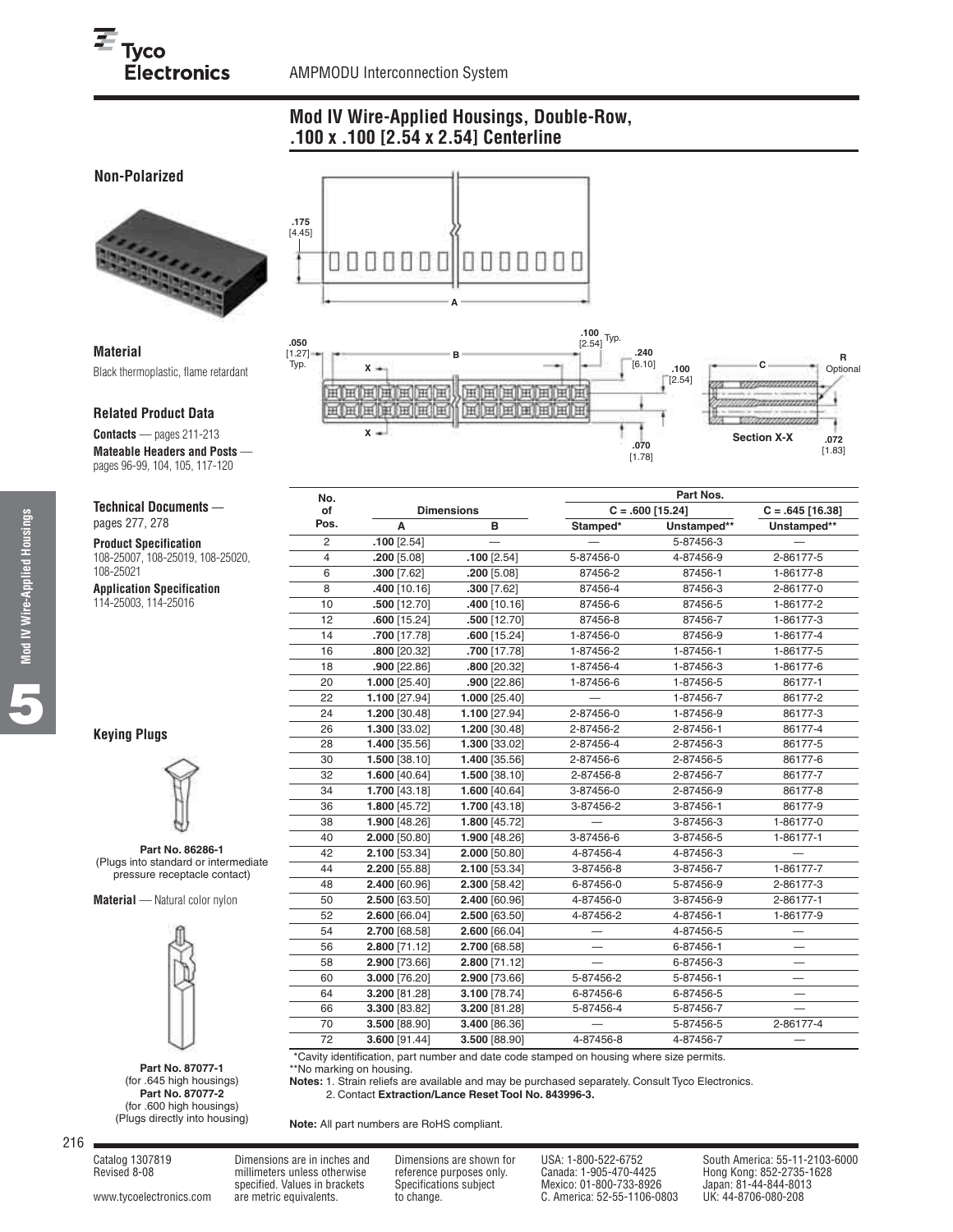**Polarized**

**Material**

pages 117-131

pages 277, 278 **Product Specification** 108-25007, 108-25019, 108-25020,

108-25021

**Related Product Data Contacts** — pages 211-213

**Contractor** 

**Technical Documents** —

**Application Specification** 114-25003, 114-25016

# **Mod IV Wire-Applied Housings, Double-Row, .100 x .100 [2.54 x 2.54] Centerline** (Continued)



**Keying Plugs**



**Part No. 86286-1** (Plugs into standard or intermediate pressure receptacle contact)

**Material** — Natural color nylon



**Part No. 87077-2** (Plugs directly into housing)

| No. of |                | <b>Dimensions</b> |                 | Part Nos. |             |  |
|--------|----------------|-------------------|-----------------|-----------|-------------|--|
| Pos.   | A              | B                 | C               | Stamped*  | Unstamped** |  |
| 6      | $.300$ [7.62]  | $.100$ [2.54]     | $.100$ [2.54]   | 87977-1   | 2-87977-8   |  |
| 8      | 400 [10.16]    | .200 [5.08]       | $.100$ [2.54]   | 87977-2   | 2-87977-9   |  |
| 10     | .500 [12.70]   | $.200$ [5.08]     | $.200$ [5.08]   | 87977-3   | 3-87977-0   |  |
| 12     | $.600$ [15.24] | $.300$ [7.62]     | $.200$ [5.08]   | 87977-4   | 3-87977-1   |  |
| 14     | .700 [17.78]   | $.300$ [7.62]     | $.300$ [7.62]   | 87977-5   | 3-87977-2   |  |
| 16     | .800 [20.32]   | .400 [10.16]      | $.300$ [7.62]   | 87977-6   | 3-87977-3   |  |
| 18     | $.900$ [22.86] | .400 [10.16]      | 400 [10.16]     |           | 3-87977-4   |  |
| 20     | 1.000 [25.40]  | .500 [12.70]      | 400 [10.16]     | 87977-8   | 3-87977-5   |  |
| 22     | 1.100 [27.94]  | $.500$ [12.70]    | $.500$ [12.70]  |           | 3-87977-6   |  |
| 24     | 1.200 [30.48]  | $.600$ [15.24]    | .500 [12.70]    | 1-87977-0 | 3-87977-7   |  |
| 26     | 1.300 [33.02]  | $.600$ [15.24]    | $.600$ [15.24]  | 1-87977-1 | 3-87977-8   |  |
| 28     | 1.400 [35.56]  | .700 [17.78]      | $.600$ [15.24]  |           | 3-87977-9   |  |
| 30     | 1.500 [38.10]  | .700 [17.78]      | .700 [17.78]    |           | 4-87977-0   |  |
| 32     | 1.600 [40.64]  | .800 [20.32]      | .700 [17.78]    |           | 4-87977-1   |  |
| 34     | 1.700 [43.18]  | .800 [20.32]      | .800 [20.32]    |           | 4-87977-2   |  |
| 36     | 1.800 [45.72]  | $.900$ [22.86]    | .800 [20.32]    |           | 4-87977-3   |  |
| 38     | 1.900 [48.26]  | $.900$ [22.86]    | $.900$ [22.86]  |           | 4-87977-4   |  |
| 40     | 2.000 [50.80]  | 1.000 [25.40]     | $.900$ [22.86]  | 1-87977-8 | 4-87977-5   |  |
| 42     | 2.100 [53.34]  | 1.000 [25.40]     | $1.000$ [25.40] | -         | 4-87977-6   |  |
| 44     | 2.200 [55.88]  | 1.100 [27.94]     | 1.000 [25.40]   |           | 4-87977-7   |  |
| 48     | 2.400 [60.96]  | 1.200 [30.48]     | 1.100 [27.94]   |           | 5-87977-6   |  |
| 50     | 2.500 [63.50]  | 1.200 [30.48]     | 1.200 [30.48]   | 2-87977-1 | 4-87977-8   |  |
| 52     | 2.600 [66.04]  | 1.300 [33.02]     | 1.200 [30.48]   |           | 4-87977-9   |  |
| 54     | 2.700 [68.58]  | 1.300 [33.02]     | 1.300 [33.02]   |           | 5-87977-0   |  |
| 56     | 2.800 [71.12]  | 1.400 [35.56]     | 1.300 [33.02]   |           | 5-87977-8   |  |
| 58     | 2.900 [73.66]  | 1.400 [35.56]     | 1.400 [35.56]   |           | 6-87977-0   |  |
| 60     | 3.000 [76.20]  | 1.500 [38.10]     | 1.400 [35.56]   | 2-87977-4 | 5-87977-1   |  |
| 64     | 3.200 [81.28]  | 1.600 [40.64]     | 1.500 [38.10]   |           | 6-87977-2   |  |
| 66     | 3.300 [83.82]  | 1.600 [40.64]     | 1.600 [40.64]   |           | 5-87977-2   |  |
| 70     | 3.500 [88.90]  | 1.700 [43.18]     | 1.700 [43.18]   |           | 5-87977-3   |  |
| 72     | 3.600 [91.44]  | 1.800 [45.72]     | 1.700 [43.18]   |           | 5-87977-4   |  |

\*\*No marking on housing or strain relief. **Notes:** 1. Strain reliefs are available and may be purchased separately. Consult Tyco Electronics.

**Notes:** 2. Contact **Extraction/Lance Reset Tool No. 843996-3.**

**Note:** All part numbers are RoHS compliant.

**5**

Revised 8-08 millimeters unless otherwise reference purposes only. Canada: 1-905-470-4425 Hong Kong: 852-2735-1628

Catalog 1307819 Dimensions are in inches and Dimensions are shown for USA: 1-800-522-6752 South America: 55-11-2103-6000<br>Revised 8-08 millimeters unless otherwise reference purposes only. Canada: 1-905-470-4425 Hong Kong: specified. Values in brackets Specifications subject Mexico: 01-800-733-8926 Japan: 81-44-844-801<br>are metric equivalents. to change. C. America: 52-55-1106-0803 UK: 44-8706-080-208 [www.tycoelectronics.com](http://www.tycoelectronics.com) are metric equivalents. to change. C. America: 52-55-1106-0803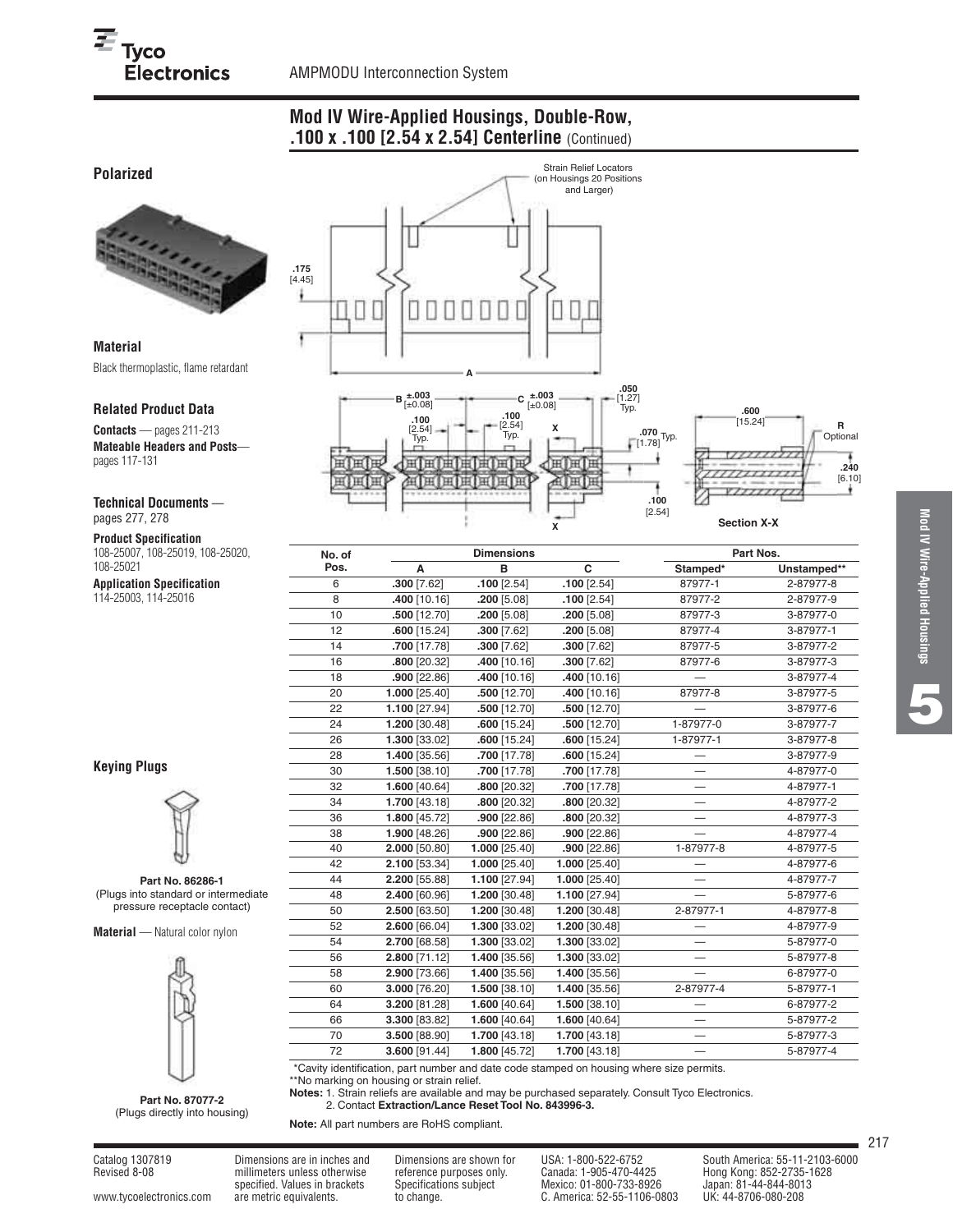# **Mod IV Wire-Applied Housings, Double-Row, .100 x .100 [2.54 x 2.54] Centerline** (Continued)

**Polarized (with Detent Latching, with and without Strain Relief/Pull Tab)**



**Material** Black thermoplastic, flame retardant

#### **Related Product Data**

**Contacts** — pages 211-213 **Mateable Headers and Posts**  pages 117-125, 127-133

**Technical Documents**  pages 277, 278

**Product Specification** 108-25007, 108-25019, 108-25020, 108-25021

**Application Specification** 114-25003, 114-25016



# **Keying Plugs**



**Part No. 86286-1** (Plugs into standard or intermediate pressure receptacle contact)

**Material** — Natural color nylon



**Part Nos. No. of Dimensions No. of Without Strain Relief With Strain Relief Pos. ABC Detents Stamped\* Unstamped\*\* Stamped\* .300** [7.62] **.100** [2.54] **.100** [2.54] 1 87631-2 87631-1 — **.400** [10.16] **.200** [5.08] **.100** [2.54] 1 87631-4 87631-3 — **.500** [12.70] **.200** [5.08] **.200** [5.08] 1 87631-6 87631-5 87922-1 **.600** [15.24] **.300** [7.62] **.200** [5.08] 1 87631-8 87631-7 87922-2 **.700** [17.78] **.300** [7.62] **.300** [7.62] 1 1-87631-0 87631-9 87922-3 **.800** [20.32] **.400** [10.16] **.300** [7.62] 1 1-87631-2 1-87631-1 87922-4

\*\*Cavity identification, part number and date code stamped on housing and/or strain relief where size permits. \*\*No marking on housing or strain relief.

**Notes:** 1. The Strain Relief/Pull Tab can be bonded to any thermoplastic connector housing.

**Notes:** 2. Strain reliefs may be purchased separately. **Notes:** 3. Contact **Extraction/Lance Reset Tool No. 843996-3.**

**Part No. 87077-2** (Plugs directly into housing)

**Note:** All part numbers are RoHS compliant.

Revised 8-08 millimeters unless otherwise reference purposes only. Canada: 1-905-470-4425 Hong Kong: 852-2735-1628

millimeters unless otherwise reference purposes only. Canada: 1-905-470-4425 Hong Kong: 852-2735-1628<br>specified. Values in brackets Specifications subject Mexico: 01-800-733-8926 Japan: 81-44-844-8013<br>are metric equivalent [www.tycoelectronics.com](http://www.tycoelectronics.com) are metric equivalents. to change. C. America: 52-55-1106-0803

Catalog 1307819 Dimensions are in inches and Dimensions are shown for USA: 1-800-522-6752 South America: 55-11-2103-6000<br>Revised 8-08 Millimeters unless otherwise reference purposes only. Canada: 1-905-470-4425 Hong Kong:

**Mod IV Wire-Applied Housings Mod IV Wire-Applied Housings 5**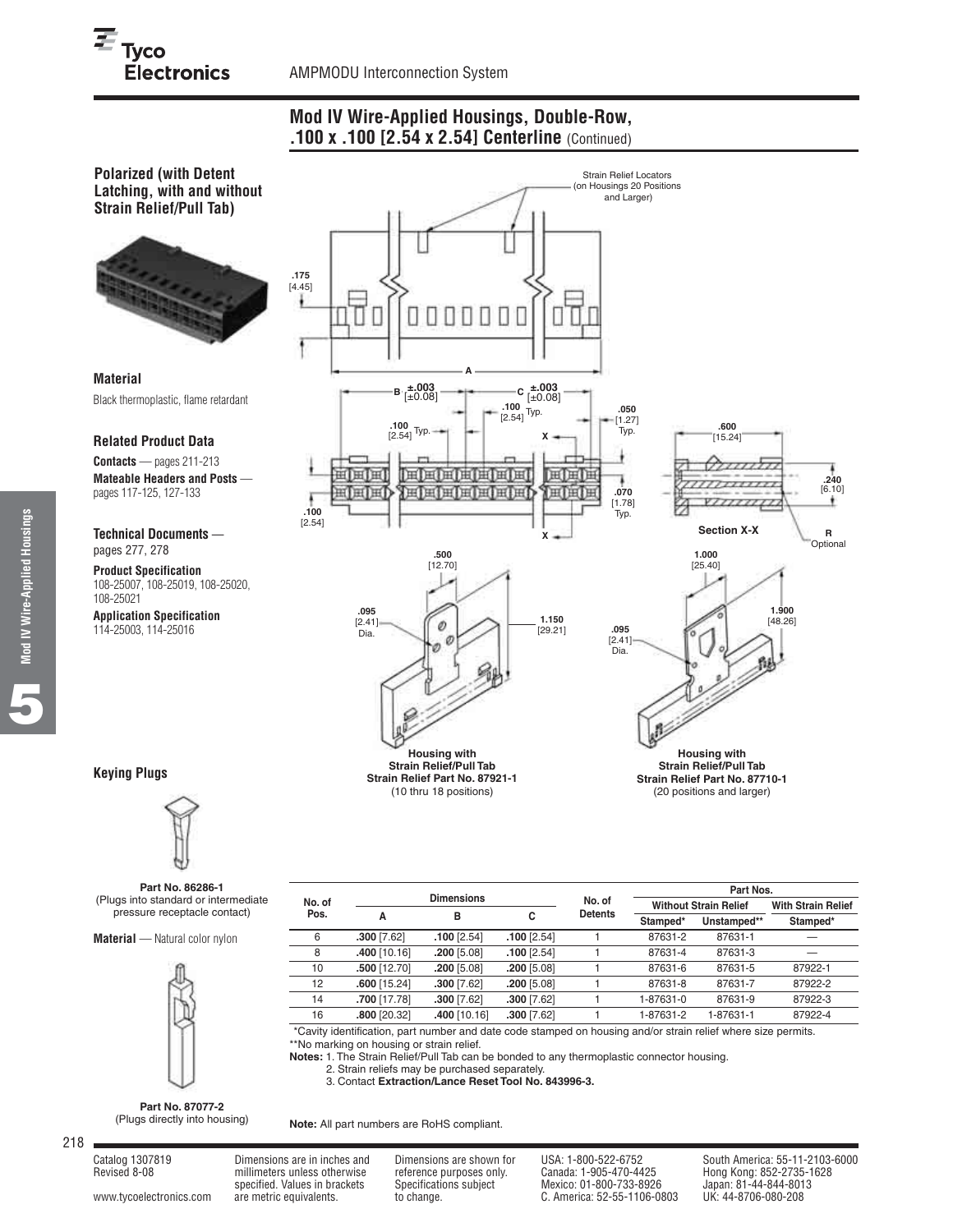# **Mod IV Wire-Applied Housings, Double-Row, .100 x .100 [2.54 x 2.54] Centerline** (Continued)

|                |                | <b>Dimensions</b> |                |                |           | Part Nos.                    |                           |
|----------------|----------------|-------------------|----------------|----------------|-----------|------------------------------|---------------------------|
| No. of<br>Pos. |                |                   |                | No. of         |           | <b>Without Strain Relief</b> | <b>With Strain Relief</b> |
|                | A              | в                 | C              | <b>Detents</b> | Stamped*  | Unstamped**                  | Stamped*                  |
| 18             | $.900$ [22.86] | .400 [10.16]      | .400 [10.16]   | 1              | 1-87631-4 | 1-87631-3                    | 87922-5                   |
| 20             | 1.000 [25.40]  | .500 [12.70]      | .400 [10.16]   | $\overline{c}$ | 1-87631-6 | 1-87631-5                    | 87733-1                   |
| 22             | 1.100 [27.94]  | .500 [12.70]      | $.500$ [12.70] | $\overline{c}$ | 1-87631-8 | 1-87631-7                    |                           |
| 24             | 1.200 [30.48]  | $.600$ [15.24]    | $.500$ [12.70] | $\overline{c}$ | 2-87631-0 | 1-87631-9                    | 87733-3                   |
| 26             | 1.300 [33.02]  | $.600$ [15.24]    | $.600$ [15.24] | $\overline{c}$ | 2-87631-2 | 2-87631-1                    | 87733-4                   |
| 28             | 1.400 [35.56]  | .700 [17.78]      | $.600$ [15.24] | $\overline{2}$ | 2-87631-4 | 2-87631-3                    |                           |
| 30             | 1.500 [38.10]  | .700 [17.78]      | .700 [17.78]   | $\overline{c}$ | 2-87631-6 | 2-87631-5                    | 87733-6                   |
| 32             | 1.600 [40.64]  | .800 [20.32]      | .700 [17.78]   | $\overline{2}$ | 2-87631-8 | 2-87631-7                    | 87733-7                   |
| 34             | 1.700 [43.18]  | .800 [20.32]      | $.800$ [20.32] | $\overline{2}$ | 3-87631-0 | 2-87631-9                    | 87733-8                   |
| 36             | 1.800 [45.72]  | $.900$ [22.86]    | .800 [20.32]   | $\overline{c}$ | 3-87631-2 | 3-87631-1                    |                           |
| 38             | 1.900 [48.26]  | $.900$ [22.86]    | $.900$ [22.86] | $\overline{c}$ |           | 3-87631-3                    |                           |
| 40             | 2.000 [50.80]  | 1.000 [25.40]     | $.900$ [22.86] | $\overline{2}$ | 3-87631-6 | 3-87631-5                    | 1-87733-1                 |
| 42             | 2.100 [53.34]  | 1.000 [25.40]     | 1.000 [25.40]  | $\overline{2}$ | 3-87631-8 | 3-87631-7                    |                           |
| 44             | 2.200 [55.88]  | 1.100 [27.94]     | 1.000 [25.40]  | $\overline{c}$ | 4-87631-0 | 3-87631-9                    |                           |
| 48             | 2.400 [60.96]  | 1.200 [30.48]     | 1.100 [27.94]  | $\overline{2}$ |           | 5-87631-9                    |                           |
| 50             | 2.500 [63.50]  | 1.200 [30.48]     | 1.200 [30.48]  | $\overline{2}$ | 4-87631-2 | 4-87631-1                    | 1-87733-4                 |
| 52             | 2.600 [66.04]  | 1.300 [33.02]     | 1.200 [30.48]  | $\overline{c}$ |           | 4-87631-3                    |                           |
| 54             | 2.700 [68.58]  | 1.300 [33.02]     | 1.300 [33.02]  | $\overline{c}$ | 4-87631-6 | 4-87631-5                    |                           |
| 58             | 2.900 [73.66]  | 1.400 [35.56]     | 1.400 [35.56]  | $\overline{2}$ |           | 6-87631-3                    |                           |
| 60             | 3.000 [76.20]  | 1.500 [38.10]     | 1.400 [35.56]  | $\overline{c}$ | 5-87631-2 | 5-87631-1                    | 1-87733-7                 |
| 64             | 3.200 [81.28]  | 1.600 [40.64]     | 1.500 [38.10]  | $\overline{2}$ | 6-87631-6 | 6-87631-5                    |                           |
| 66             | 3.300 [83.82]  | 1.600 [40.64]     | 1.600 [40.64]  | $\overline{c}$ |           | 5-87631-3                    |                           |
| 70             | 3.500 [88.90]  | 1.700 [43.18]     | 1.700 [43.18]  | $\overline{c}$ |           | 5-87631-5                    | —                         |
| 72             | 3.800 [96.52]  | 1.800 [45.72]     | 1.700 [43.18]  | $\overline{2}$ | 5-87631-8 | 5-87631-7                    |                           |

\*\*Cavity identification, part number and date code stamped on housing and/or strain relief where size permits. \*\*No marking on housing or strain relief.

**Notes:** 1. The Strain Relief/Pull Tab can be bonded to any thermoplastic connector housing.

**Notes:** 2. Strain reliefs may be purchased separately. **Notes:** 3. Contact **Extraction/Lance Reset Tool No. 843996-3.**

**Note:** All part numbers are RoHS compliant.

millimeters unless otherwise reference purposes only.<br>specified. Values in brackets Specifications subject

specified. Values in brackets Specifications subject Mexico: 01-800-733-8926 Japan: 81-44-844-801<br>2080-080-208 are metric equivalents. to change. C. America: 52-55-1106-0803 UK: 44-8706-080-208 [www.tycoelectronics.com](http://www.tycoelectronics.com) are metric equivalents. to change. C. America: 52-55-1106-0803

Catalog 1307819 Dimensions are in inches and Dimensions are shown for USA: 1-800-522-6752 South America: 55-11-2103-6000<br>Revised 8-08 millimeters unless otherwise reference purposes only. Canada: 1-905-470-4425 Hong Kong: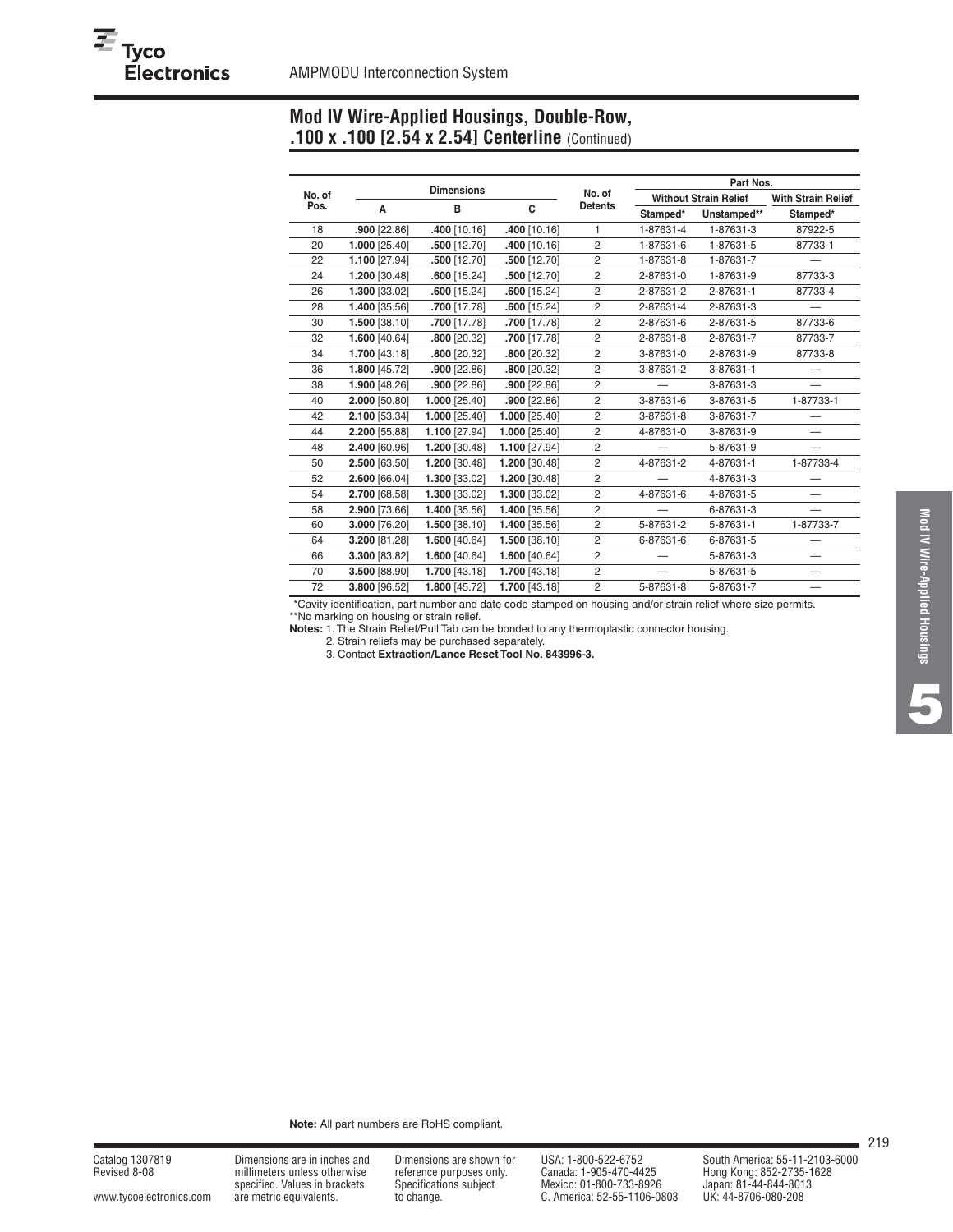# **Mod IV Wire-Applied Housings, Double-Row, .100 x .100 [2.54 x 2.54] Centerline** (Continued)

# **Center Polarized**



**Material** Black thermoplastic, flame retardant

#### **Related Product Data**

**Contacts** — pages 211-213 **Mateable Headers and Posts** — **AMP-LATCH Low Profile Headers, Shrouded** — pages 135-140

**Technical Documents**  pages 277, 278

**Product Specification** 108-25007, 108-25019, 108-25020, 108-25021

# **Application Specification**

114-25003, 114-25016





| No. of |                | <b>Dimensions</b> |                 | Part Nos.  |
|--------|----------------|-------------------|-----------------|------------|
| Pos.   | A              | в                 | C.              | (Stamped*) |
| 8      | .580 [14.73]   | $.225$ [5.72]     | $.300$ [7.62]   | 1-102387-4 |
| 10     | $.680$ [17.27] | .275 [6.98]       | .400 [10.16]    | 102387-1   |
| 14     | .880 [22.35]   | $.375$ [9.53]     | $.600$ [15.24]  | 102387-2   |
| 16     | .980 [24.89]   | .425 [10.80]      | .700 [17.78]    | 102387-3   |
| 20     | 1.180 [29.97]  | .525 [13.34]      | $.900$ [22.86]  | 102387-4   |
| 22     | 1.280 [32.51]  | .575 [14.61]      | 1.000 [25.40]   | 1-102387-5 |
| 24     | 1.380 [35.05]  | $.625$ [15.88]    | 1.100 [27.94]   | 102387-5   |
| 26     | 1.480 [37.59]  | $.675$ [17.15]    | $1.200$ [30.48] | 102387-6   |
| 30     | 1.680 [42.67]  | .775 [19.69]      | 1.400 [35.56]   | 102387-7   |
| 34     | 1.880 [47.75]  | .875 [22.23]      | 1.600 [40.64]   | 102387-8   |
| 40     | 2.180 [55.37]  | 1.025 [26.04]     | 1.900 [48.26]   | 102387-9   |
| 44     | 2.380 [60.45]  | 1.125 [28.58]     | 2.100 [53.34]   | 1-102387-3 |
| 50     | 2.680 [68.07]  | 1.275 [32.39]     | 2.400 [60.96]   | 1-102387-0 |
| 60     | 3.180 [80.77]  | 1.525 [38.74]     | 2.900 [73.66]   | 1-102387-1 |
| 64     | 3.380 [85.85]  | 1.625 [41.28]     | 3.100 [78.74]   | 1-102387-2 |

\*Cavity identification and Tyco Electronics stamped on housing.

†Non-functional slot is used for gating purposes during injection molding process. This gating feature is not inherent in all production molds. Therefore, the depicted slot will only be present on housings produced on mold tooling requiring this gating feature.

**Note:** Contact **Extraction/Lance Reset Tool No. 843996-3.**



**Part No. 86286-1** (Plugs into standard or intermediate pressure receptacle contact)

**Material** — Natural color nylon



**Part No. 87077-2** (Plugs directly into housing)

**Note:** All part numbers are RoHS compliant.

220

Revised 8-08 millimeters unless otherwise reference purposes only. Canada: 1-905-470-4425<br>1992-1620-733-8926 specified. Values in brackets Specifications subject

specified. Values in brackets Specifications subject Mexico: 01-800-733-8926 Japan: 81-44-844-801<br>are metric equivalents. to change. C. America: 52-55-1106-0803 UK: 44-8706-080-208 [www.tycoelectronics.com](http://www.tycoelectronics.com) are metric equivalents. to change. C. America: 52-55-1106-0803

Catalog 1307819 Dimensions are in inches and Dimensions are shown for USA: 1-800-522-6752 South America: 55-11-2103-6000<br>Revised 8-08 millimeters unless otherwise reference purposes only. Canada: 1-905-470-4425 Hong Kong:

**Keying Plugs**

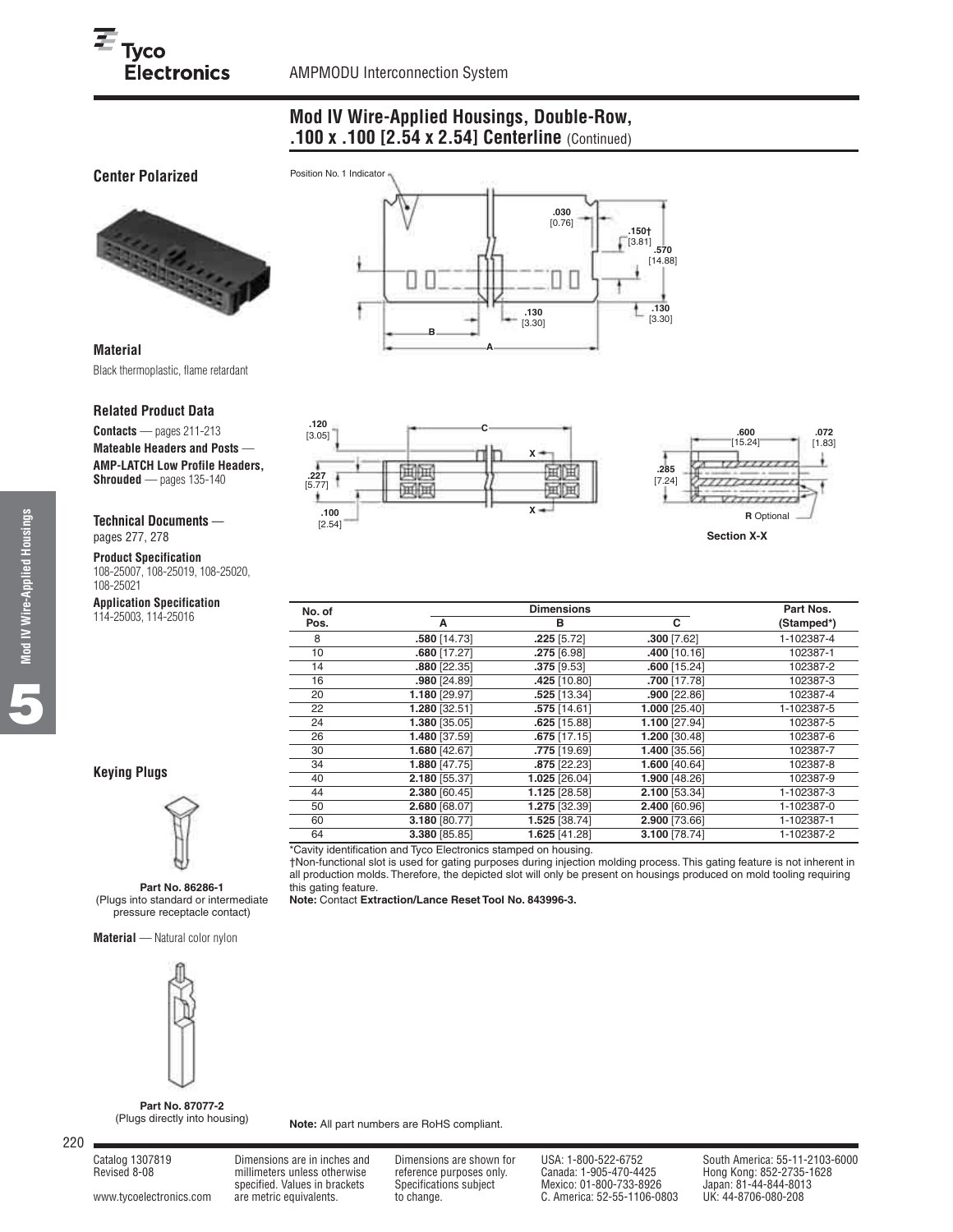# **Short Point, Crimp Snap-In Wire-Applied Contacts and Housings**

# **Product Facts**

- **Short point of contact mates with .169 [4.29] to .259 [6.58] long post**
- **Double-row housings are end-to-end and side-to-side stackable**
- **Terminates 32-20 AWG [0.03-0.6 mm2] discrete wire**
- **Contacts have insulation support to accept a maximum insulation diameter of .060 [1.52]**
- **Available with .000015 [0.00038] or .000030 [0.00076] gold duplex, or tin plating**
- **Mates with .025 [0.64] square posts**
- **Dual cantilever contact beams for reliable matings**
- **Locking retention latch provides approximately 3 lb [13.34 N] of retention force**
- **Unique locking latch design helps prevent latch from protruding through latch window**
- **Contacts snap into AMPMODU MTE single-row housings**
- **Double-row housing configurations include .100 [2.54] centerline, plain and polarized**
- **Housing sizes range from 4 to 52 positions**
- **Recognized under the Component Program of Underwriters Laboratories Inc., File No. E28476 R**
- **Certified by Canadian Standards R Association, File No. LR7189**
- **Produced under a Quality Management System certified to ISO 9001 ISO 9001**

A copy of the certificate is available upon request





AMPMODU Short Point receptacle contacts are designed to mate with .025 [0.64] square posts. They will mate with posts as short as .169 [4.29].

Short Point double-row housings are end-to-end and side-to-side stackable on .100 [2.54] centers. Contacts also can be used in single-row AMPMODU MTE housings to provide a complete wire-crimp system, or to serve as replacement contacts.

**Note:** All part numbers are RoHS compliant.

# **Performance Characteristics**

**Contact Current Rating** — 3 amperes **Termination Resistance** —

12 milliohms (max.) **Durability** — Ref. Product

Specification 108-1472



Revised 8-08 millimeters unless otherwise reference purposes only. Canada: 1-905-470-4425

specified. Values in brackets Specifications subject Mexico: 01-800-733-8926 Japan: 81-44-844-8013 [www.tycoelectronics.com](http://www.tycoelectronics.com) are metric equivalents. to change. C. America: 52-55-1106-0803

Catalog 1307819 Dimensions are in inches and Dimensions are shown for USA: 1-800-522-6752 South America: 55-11-2103-6000<br>Revised 8-08 millimeters unless otherwise reference purposes only. Canada: 1-905-470-4425 Hong Kong: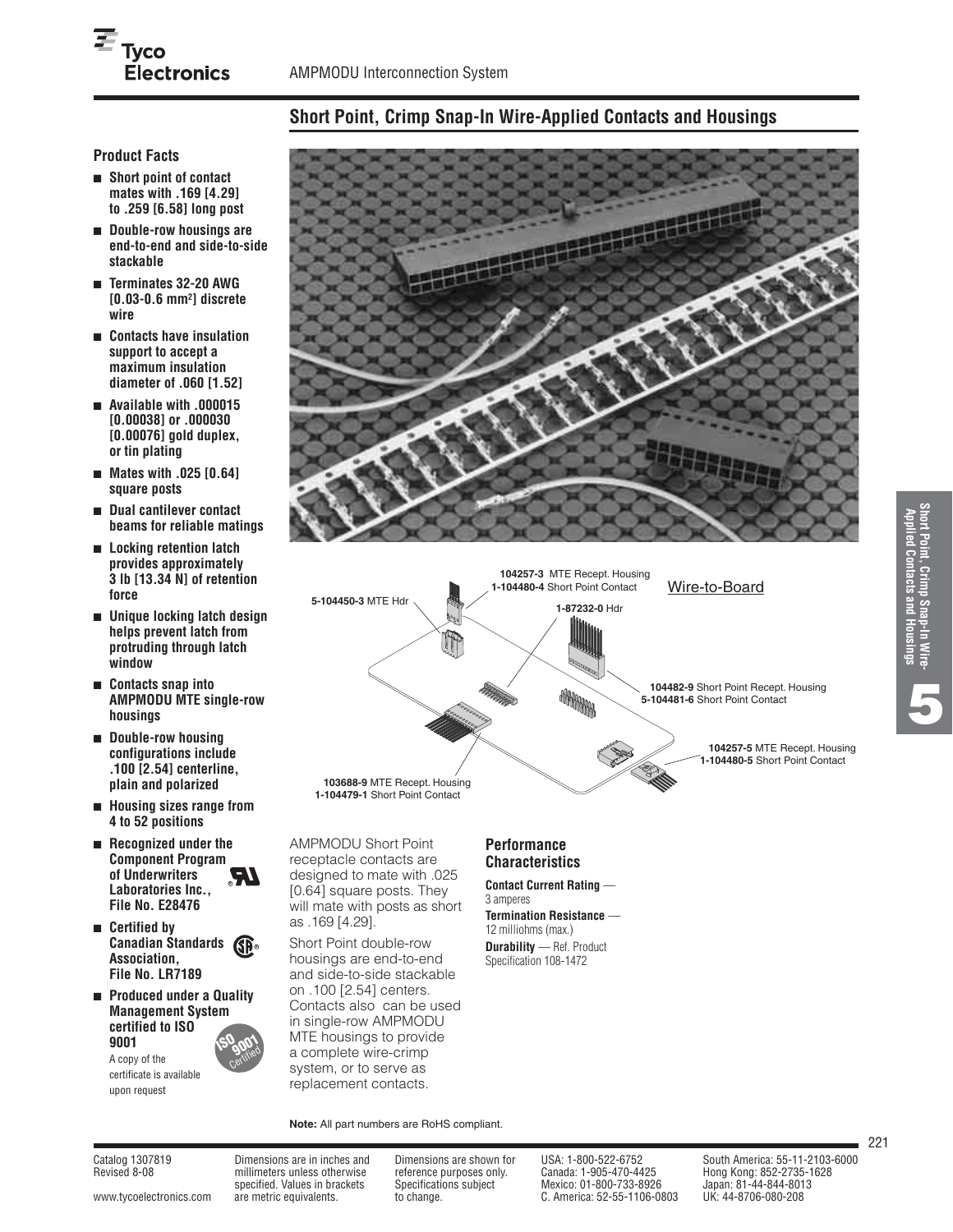# **Short Point Crimp Snap-In Receptacle Contacts**

#### **Material and Finish**

 $E_{\text{Tyco}}$ 

Copper alloy C7025, plated as follows: **Plating A** — Duplex plated .000030 [0.00076] min. gold on contact area, .000050 [0.00127] min. tin in crimp area, with entire contact underplated .000050 [0.00127] min. nickel

**Electronics** 

**Plating B** — Duplex plated .000015 [0.00038] min. gold on contact area, .000050 [0.00127] min. tin in crimp area, with entire contact underplated .000050 [0.00127] min. nickel **Plating C** — .000100 [0.00254] min.

tin over .000050 [0.00127] min. nickel on entire contact

#### **Related Product Data**

**Performance Characteristics**  page 221 **Housings used in** — Short Point—pages 223, 224 **AMPMODU MTE Unloaded Housings** — pages 228-233 **Application Tooling**  page 270-272

**Technical Documents** —

pages 276-278 **Product Specification** 108-1472 **Application Specification**

114-25038



**Keying Plug Part No. 104072-1** Ten plugs are supplied per strip. Order quantity reflects the number of strips required.



#### **Extraction/Lance Reset Tool No. 843477-1**

| <b>Wire Size</b><br>Range |                   | Ins.<br>Dia.              | <b>Contact Part No.</b><br>(Standard Pressure)<br><b>Finish</b> |                   |                    | Quick-Change<br><b>Applicator for</b><br><b>AMP-O-LECTRIC</b> | <b>Applicator for</b><br>AMP-O-MATIC      | Hand<br>Tool |
|---------------------------|-------------------|---------------------------|-----------------------------------------------------------------|-------------------|--------------------|---------------------------------------------------------------|-------------------------------------------|--------------|
| <b>AWG</b>                | $\text{[mm$^2$]}$ | Range                     |                                                                 | <b>Strip Form</b> | <b>Loose Piece</b> | Machine*                                                      | <b>Stripper/Crimper</b><br><b>Machine</b> | Nos.         |
|                           |                   |                           | Plating A                                                       | 1-104481-1        | 1-104481-3         |                                                               |                                           |              |
| 32-28                     | $0.03 - 0.08$     | 025-.060 [0.64-1.52]      | Plating B                                                       | 1-104481-0        | 1-104481-2         | 567296-2                                                      | 466980-1                                  | 91518-1      |
|                           |                   |                           | Plating C                                                       | 5-104481-2        | 5-104481-6         |                                                               |                                           |              |
|                           |                   |                           | Plating A                                                       | 1-104480-3        | 1-104480-6         |                                                               |                                           |              |
| 26-22                     | $0.13 - 0.3$      | 025-.060 0.64-1.521       | Plating B                                                       | 1-104480-2        | 1-104480-5         | 567297-2                                                      | 466981-1                                  | 91518-1      |
|                           |                   |                           | Plating C                                                       | 1-104480-7        | 1-104480-4         |                                                               |                                           |              |
|                           |                   |                           | Plating A                                                       | 1-104479-0        | 1-104479-3         |                                                               |                                           |              |
| 24-20                     | $0.2 - 0.5$       | $.025 - .060$ [0.64-1.52] | Plating B                                                       | 104479-9          | 1-104479-2         | 567298-2<br>466982-1                                          | 91551-1                                   |              |
|                           |                   |                           | Plating C                                                       | 104479-8          | 1-104479-1         |                                                               |                                           |              |

\*For use with Model "K" machines. Call the Tooling/Technical Assistance Center (1-800-722-1111) for part nos. of applicators for use with the Model "G" machines (shown on page 288), as well as other bench machines and fully automatic AMPOMATOR lead making machines.

**Note:** All part numbers are RoHS compliant.

| Catalog 1307819 | Dimensions are in inches and  | Dimensions are shown for | USA: 1-800-522-6752     | South America: 55-11-2103-6000 |
|-----------------|-------------------------------|--------------------------|-------------------------|--------------------------------|
| Revised 8-08    | millimeters unless otherwise  | reference purposes only. | Canada: 1-905-470-4425  | Hong Kong: 852-2735-1628       |
|                 | specified. Values in brackets | Specifications subject   | Mexico: 01-800-733-8926 | Japan: 81-44-844-8013          |

222

specified. Values in brackets Specifications subject Mexico: 01-800-733-8926 Japan: 81-44-844-8013 specified. Values in brackets Specifications subject Mexico: 01-800-733-8926 Japan: 81-44-844-801<br>C. America: 52-55-1106-0803 UK: 44-8706-080-208 UK: 44-8706-080-208







**Section C - C**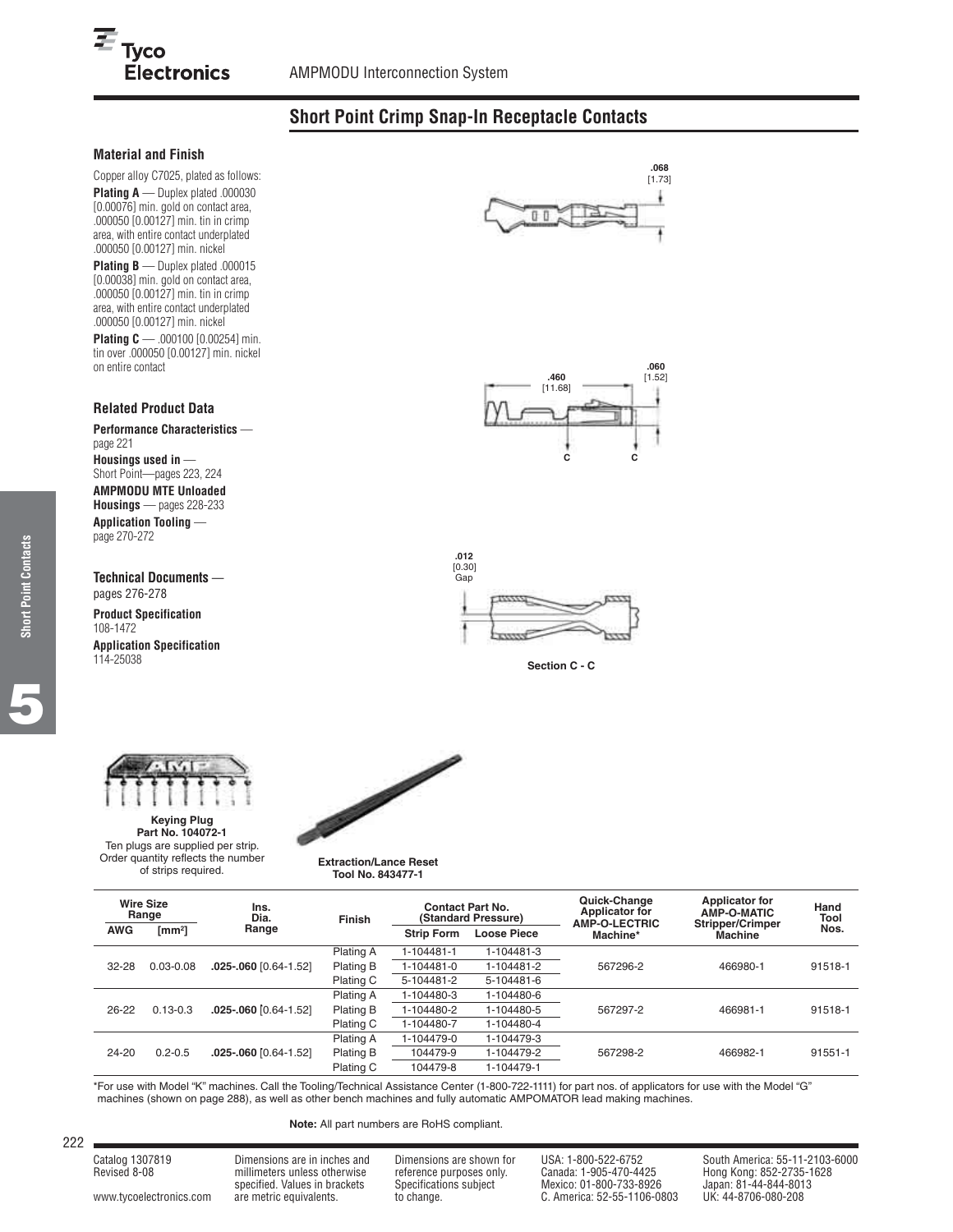# **Short Point Wire-Applied Housings, Double-Row, Non-Polarized, .100 x .100 [2.54 x 2.54] Centerline**



#### **Material**

Black thermoplastic, flame retardant, 94V-0 rated

#### **Related Product Data**

**Performance Characteristics**  page 221 **Contacts** — page 222 **Mateable Headers**  pages 104, 105

#### **Technical Documents** —

pages 276-278

**Product Specification** 108-1472

**Application Specification** 114-25038





| No. of |                | <b>Dimensions</b> |            |  |  |  |
|--------|----------------|-------------------|------------|--|--|--|
| Pos.   | A              | в                 | Part No.   |  |  |  |
| 4      | $.198$ [5.03]  | $.100$ [2.54]     | 104482-1   |  |  |  |
| 6      | $.298$ [7.57]  | $.200$ [5.08]     | 104482-2   |  |  |  |
| 8      | .398 [10.11]   | $.300$ [7.62]     | 104482-3   |  |  |  |
| 10     | .498 [12.65]   | 10.16] 400.       | 104482-4   |  |  |  |
| 12     | .598 [15.19]   | $.500$ [12.70]    | 104482-5   |  |  |  |
| 14     | .698 [17.73]   | $.600$ [15.24]    | 104482-6   |  |  |  |
| 16     | .798 [20.27]   | .700 [17.78]      | 104482-7   |  |  |  |
| 18     | $.898$ [22.81] | .800 [20.32]      | 104482-8   |  |  |  |
| 20     | .998 [25.35]   | $.900$ [22.86]    | 104482-9   |  |  |  |
| 22     | 1.098 [27.89]  | 1.000 [25.40]     | 1-104482-0 |  |  |  |
| 26     | 1.298 [32.97]  | 1.200 [30.48]     | 1-104482-1 |  |  |  |
| 28     | 1.398 [35.51]  | 1.300 [33.02]     | 1-104482-2 |  |  |  |
| 30     | 1.498 [38.05]  | 1.400 [35.56]     | 1-104482-3 |  |  |  |
| 32     | 1.598 [40.59]  | 1.500 [38.10]     | 1-104482-4 |  |  |  |
| 34     | 1.698 [43.13]  | 1.600 [40.64]     | 1-104482-5 |  |  |  |
| 36     | 1.798 [45.67]  | 1.700 [43.18]     | 1-104482-6 |  |  |  |
| 38     | 1.898 [48.21]  | 1.800 [45.72]     | 1-104482-7 |  |  |  |
| 40     | 1.998 [50.75]  | 1.900 [48.26]     | 1-104482-8 |  |  |  |
| 44     | 2.198 [55.83]  | 2.100 [53.34]     | 1-104482-9 |  |  |  |
| 52     | 2.598 [65.99]  | 2.500 [63.50]     | 2-104482-0 |  |  |  |

**Note:** All part numbers are RoHS compliant.

millimeters unless otherwise reference purposes only.<br>specified. Values in brackets Specifications subject specified. Values in brackets Specifications subject Mexico: 01-800-733-8926 Japan: 81-44-844-801<br>2080-are metric equivalents. to change. the change of C. America: 52-55-1106-0803 UK: 44-8706-080-208 [www.tycoelectronics.com](http://www.tycoelectronics.com) are metric equivalents. to change. C. America: 52-55-1106-0803